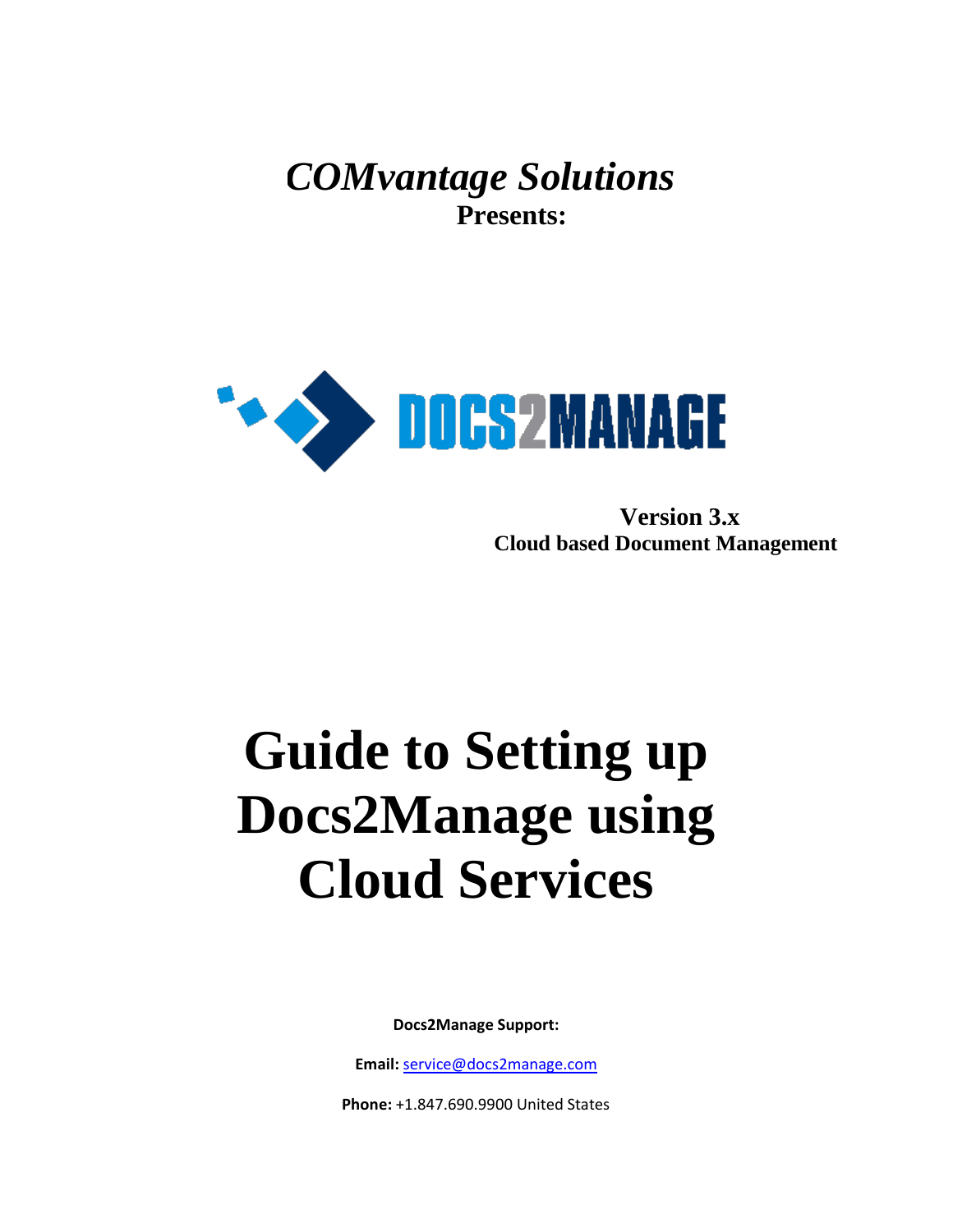## **Background**

Cloud computing gives a means to move processing and storage that used to require hardware and software on the local area network to the Internet managed by a third party. Some of the cloud services available today make it possible to no longer have the need for servers on a LAN, while offering better availability and portability. Docs2Manage was modified to leverage some of these available services.

Docs2Manage has two requirements to function, storage and database. In terms of cloud storage, dropbox (fro[m www.dropbox.com\)](http://www.dropbox.com/) has quickly become one of the early favorites because its ease of use, free basic storage, and speed. Beginning in Docs2Manage Version 3.x, direct dropbox support has been added, but you must install the dropbox application to use Docs2Manage. Dropbox runs as an application and automatically synchronizes a local folder with the files stored in the Dropbox cloud. The challenge with dropbox is that it is stored in a different location on every computer it is installed on. Docs2Manage "figures out" were dropbox is installed; so the only thing needed to use dropbox is to configure Docs2Manage to use "dropbox" as a storage method and specifying a sub-folder for only Docs2Manage documents.

In terms of the database, Microsoft created Windows Azure cloud services (from [www.windowsazure.com\)](http://www.windowsazure.com/). Windows Azure has an option to create a SQL Azure database. This database is available to Docs2Manage through the Internet. The SQL Azure database is really just Microsoft SQL Server configurable through your browser rather than a local installation on a server on your network. Docs2Manage needs to be configured as if were connecting to a normal SQL Server instance, except the server is a domain name rather than a server name.

With both of these cloud services being used by Docs2Manage; the user experience is no different than a non-cloud installation. In fact in many cases Docs2Manage actually works faster than the traditional set-up since documents are copied to the local machine rather than on a file share on the network.

This document will serve as a tutorial on how to set up both a Windows Azure SQL database and Dropbox for document storage. Finally, this document will also instruct how to configure Docs2Manage to use these cloud services and alternate cloud configuration concepts.

Before we begin, it should be mentioned how many times these steps described in this document needs to be performed or repeated. First, the Windows Azure SQL Database needs to be set-up only once, but the database connection information needs to be configured on every machine that will use Docs2Manage. This is similar to any of the databases that Docs2Manage supports. As for Dropbox, if all users share the same Dropbox account, only one Dropbox account needs to be set-up. If everyone will have their own Dropbox account, every user must create a Dropbox account, but all users must have access to the same Dropbox share. Every client computer where Docs2Manage is installed will need to install the Dropbox application and enter the credentials, whether they are shared or individual credentials. Since the storage type is stored in the database which is shared with everyone that uses the same database, the storage type "Dropbox" only needs to be configured once. Other possible scenarios will be mentioned in the "Alternate Cloud Configuration Concepts" section towards the end of this document.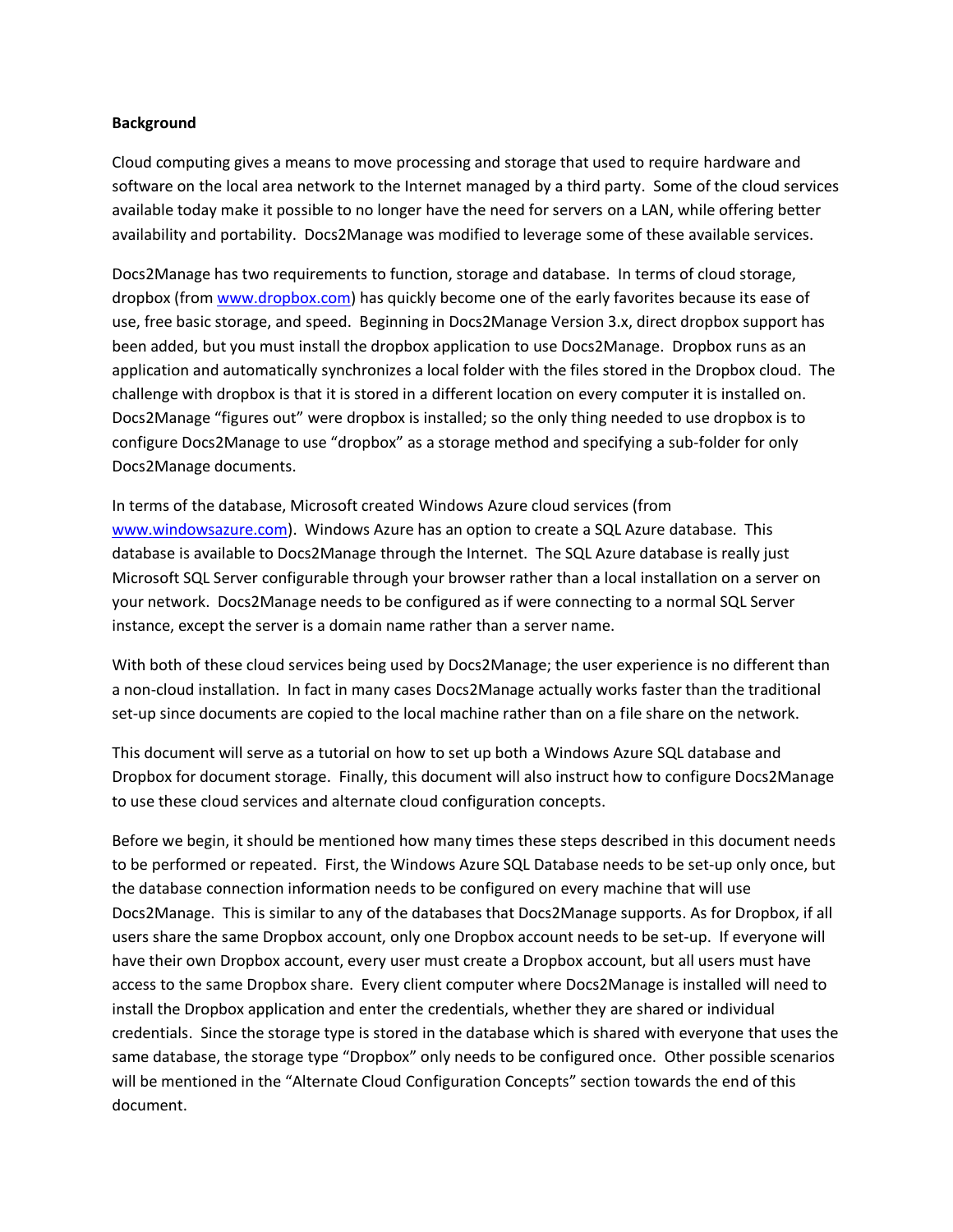## **Setting up Windows Azure and a SQL Azure database**

You will need a Hotmail/Windows Live email account to create a Windows Azure account. If you do not have one, please visit [www.hotmail.com](http://www.hotmail.com/) or [www.live.com](http://www.live.com/) to create an account.

- 1) Visit [www.windowsazure.com](http://www.windowsazure.com/) and click sign-in using your Hotmail/Windows Live account.
- 2) Click "Free trial" or look for other options under pricing.



3) Next click the "Try it Free" button.

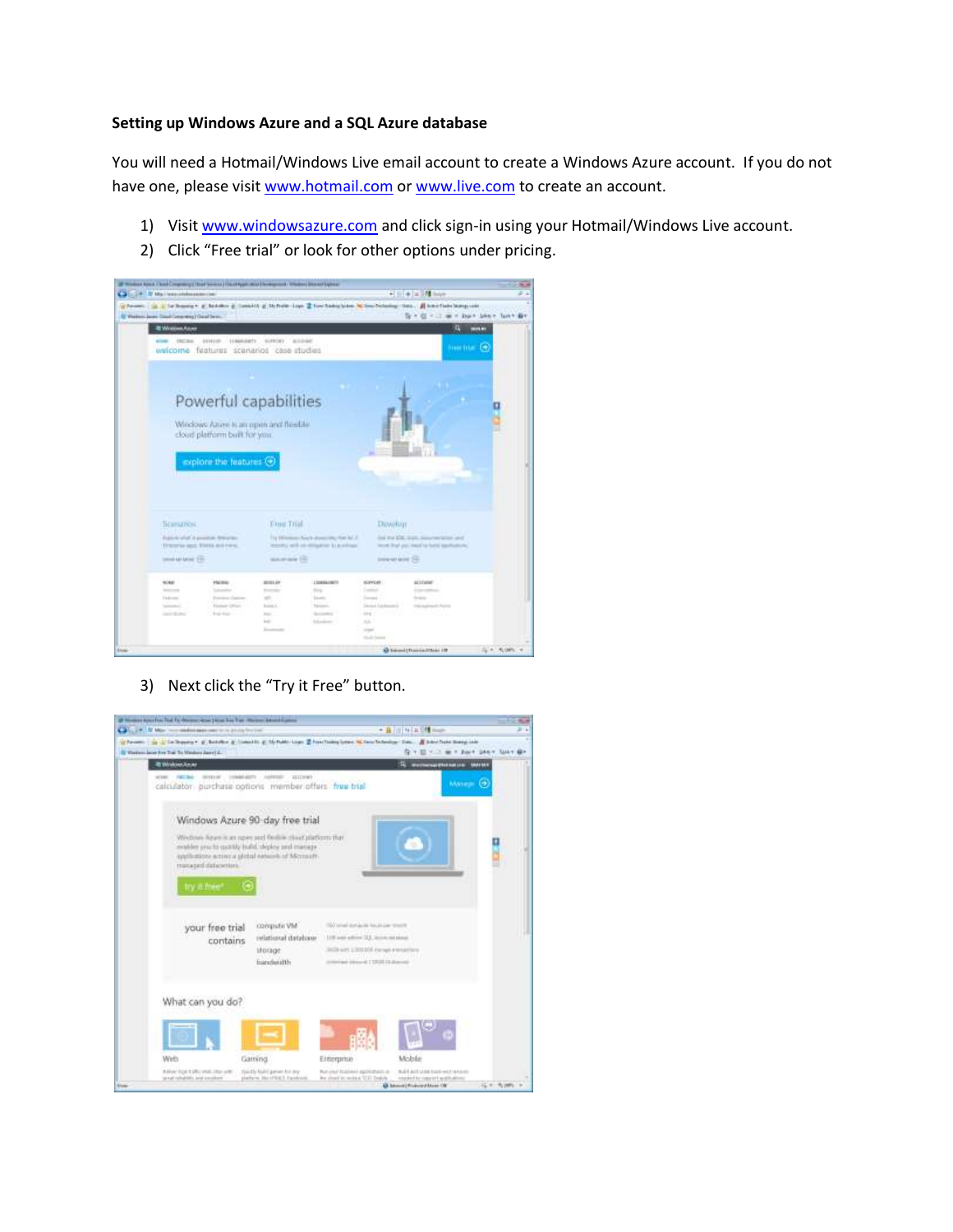4) View the details of the free trial and click the next arrow on the bottom right of the dialog.



5) Next verify your account by entering your phone number click "Send Text Message" or "Call me".



- 6) Enter the received code and click "Verify Code" and then click the next arrow.
- 7) Next enter your account and billing information. You will not be billed while you are in the trial period.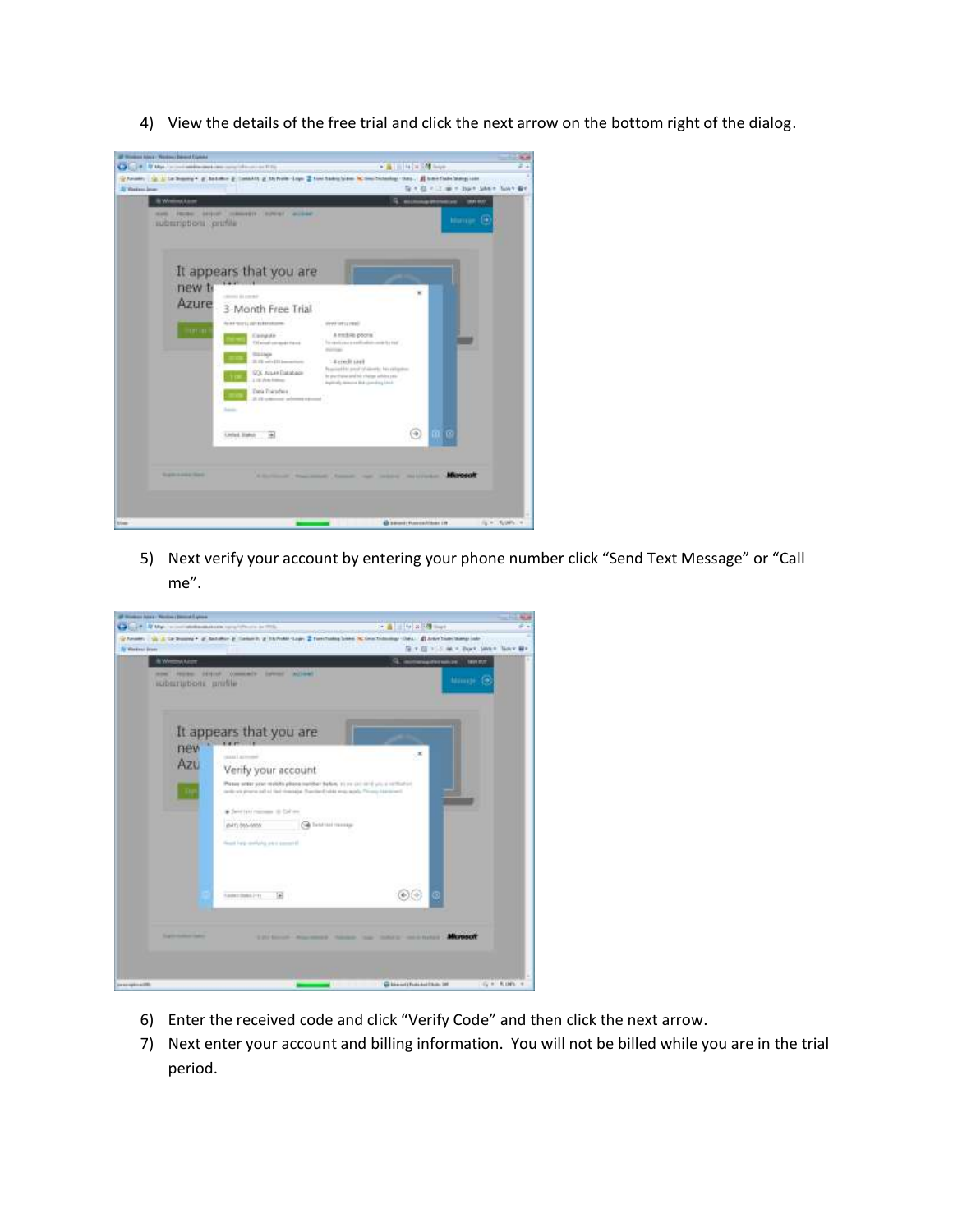

8) Click "Management Portal" and click the button to "Use the New Portal" on the next screen.



9) Click the "New Database Server" in the upper left.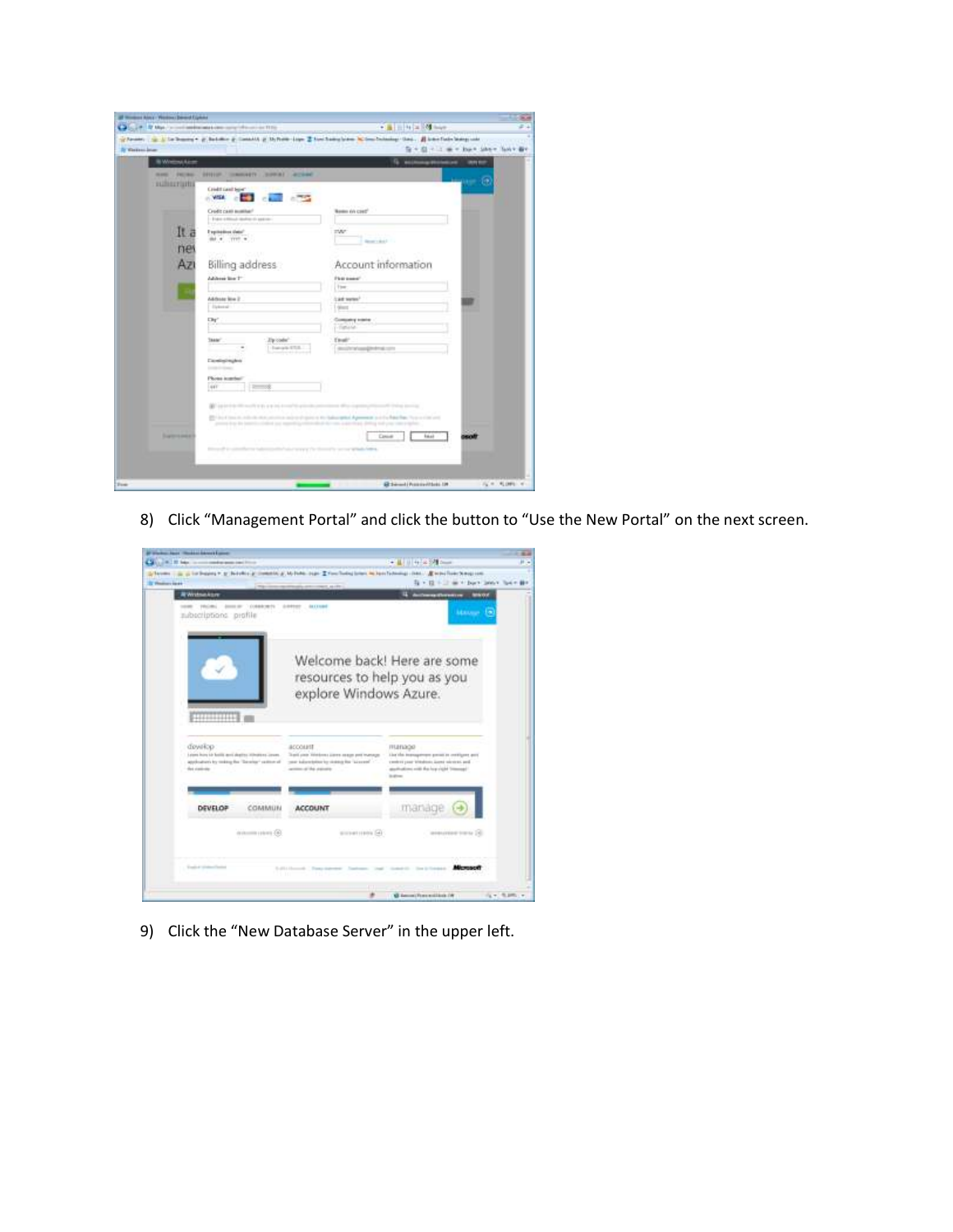

10) On the left, under "Subscription" click and highlight "3-month Free Trial" or you may also click "New" if you want to create a paid subscription.

| commental fiscals. We also a character from the commental fiscals of the first com-                                                                                                                                                                             |                                                                                                                                                                                                                                                                                                                                                                                                                                                                                                                                                                                                                                                                                                                                                                                                                                                                                                                                                                                                                                                                                                                                                                                                                                                                                                                                                                                                                                                                                                                                                                                                                                                                                                                                                                                                                                                                                                                                                                                                                                                                                                                                                                                                                                                                                                                                                                                                                                                                                                                                                                                                                                                                                                                                                                                                                                                                                                                   |
|-----------------------------------------------------------------------------------------------------------------------------------------------------------------------------------------------------------------------------------------------------------------|-------------------------------------------------------------------------------------------------------------------------------------------------------------------------------------------------------------------------------------------------------------------------------------------------------------------------------------------------------------------------------------------------------------------------------------------------------------------------------------------------------------------------------------------------------------------------------------------------------------------------------------------------------------------------------------------------------------------------------------------------------------------------------------------------------------------------------------------------------------------------------------------------------------------------------------------------------------------------------------------------------------------------------------------------------------------------------------------------------------------------------------------------------------------------------------------------------------------------------------------------------------------------------------------------------------------------------------------------------------------------------------------------------------------------------------------------------------------------------------------------------------------------------------------------------------------------------------------------------------------------------------------------------------------------------------------------------------------------------------------------------------------------------------------------------------------------------------------------------------------------------------------------------------------------------------------------------------------------------------------------------------------------------------------------------------------------------------------------------------------------------------------------------------------------------------------------------------------------------------------------------------------------------------------------------------------------------------------------------------------------------------------------------------------------------------------------------------------------------------------------------------------------------------------------------------------------------------------------------------------------------------------------------------------------------------------------------------------------------------------------------------------------------------------------------------------------------------------------------------------------------------------------------------------|
| $-240$ (22 May)<br><b>Control additions</b>                                                                                                                                                                                                                     | $+1$ and 111 (4) the 1000 streets                                                                                                                                                                                                                                                                                                                                                                                                                                                                                                                                                                                                                                                                                                                                                                                                                                                                                                                                                                                                                                                                                                                                                                                                                                                                                                                                                                                                                                                                                                                                                                                                                                                                                                                                                                                                                                                                                                                                                                                                                                                                                                                                                                                                                                                                                                                                                                                                                                                                                                                                                                                                                                                                                                                                                                                                                                                                                 |
|                                                                                                                                                                                                                                                                 | a house. In a britannia of behind of locatily of the fully time. If has been posed to be following their of the Claim beauty                                                                                                                                                                                                                                                                                                                                                                                                                                                                                                                                                                                                                                                                                                                                                                                                                                                                                                                                                                                                                                                                                                                                                                                                                                                                                                                                                                                                                                                                                                                                                                                                                                                                                                                                                                                                                                                                                                                                                                                                                                                                                                                                                                                                                                                                                                                                                                                                                                                                                                                                                                                                                                                                                                                                                                                      |
| of Management Port & Windows Award Material                                                                                                                                                                                                                     | vill = 1 m = line line . line . They did                                                                                                                                                                                                                                                                                                                                                                                                                                                                                                                                                                                                                                                                                                                                                                                                                                                                                                                                                                                                                                                                                                                                                                                                                                                                                                                                                                                                                                                                                                                                                                                                                                                                                                                                                                                                                                                                                                                                                                                                                                                                                                                                                                                                                                                                                                                                                                                                                                                                                                                                                                                                                                                                                                                                                                                                                                                                          |
| 7 Windsweitungsfleiter:                                                                                                                                                                                                                                         | <b>EX Athres 1 Feet States 1 State Flat.</b><br><b>Branch</b>                                                                                                                                                                                                                                                                                                                                                                                                                                                                                                                                                                                                                                                                                                                                                                                                                                                                                                                                                                                                                                                                                                                                                                                                                                                                                                                                                                                                                                                                                                                                                                                                                                                                                                                                                                                                                                                                                                                                                                                                                                                                                                                                                                                                                                                                                                                                                                                                                                                                                                                                                                                                                                                                                                                                                                                                                                                     |
| <b>SETTING</b>                                                                                                                                                                                                                                                  | 44<br>at the                                                                                                                                                                                                                                                                                                                                                                                                                                                                                                                                                                                                                                                                                                                                                                                                                                                                                                                                                                                                                                                                                                                                                                                                                                                                                                                                                                                                                                                                                                                                                                                                                                                                                                                                                                                                                                                                                                                                                                                                                                                                                                                                                                                                                                                                                                                                                                                                                                                                                                                                                                                                                                                                                                                                                                                                                                                                                                      |
| s.                                                                                                                                                                                                                                                              | <b>Full land</b><br><b>SALE</b><br><b>Social ARESTACO</b>                                                                                                                                                                                                                                                                                                                                                                                                                                                                                                                                                                                                                                                                                                                                                                                                                                                                                                                                                                                                                                                                                                                                                                                                                                                                                                                                                                                                                                                                                                                                                                                                                                                                                                                                                                                                                                                                                                                                                                                                                                                                                                                                                                                                                                                                                                                                                                                                                                                                                                                                                                                                                                                                                                                                                                                                                                                         |
| <b>Satting Highest</b><br><b>BG 3 Jacobs From Three</b>                                                                                                                                                                                                         | <b>Customhado</b><br>Links Woman Links                                                                                                                                                                                                                                                                                                                                                                                                                                                                                                                                                                                                                                                                                                                                                                                                                                                                                                                                                                                                                                                                                                                                                                                                                                                                                                                                                                                                                                                                                                                                                                                                                                                                                                                                                                                                                                                                                                                                                                                                                                                                                                                                                                                                                                                                                                                                                                                                                                                                                                                                                                                                                                                                                                                                                                                                                                                                            |
| <b>STATE</b><br><b>Instituted their streets. All the water</b><br><b>Browning &amp; Link</b><br><b><i><u>Ingles Walter</u></i></b><br><b><i><u>Registration</u></i></b><br><b>RAFINIA BLA. MASSAGE CANNOTE</b><br><b>FAILERS</b><br><b>Californial Services</b> | I hapke a hard Whitling's decise furnacioner.<br>signal when the bank of the second contribution and second contributions<br>That Announced Children Thermody Constitutes Parliam is collected paint.<br>Apu's, makeling has activitat prima and<br>manifestate in the credit and a first of \$25. Am che chall form should be some-<br>procedureds, have by the product decompositions.<br>thorough present of dealership state state and allowing design dealership<br>wintrusters, leagued resources, and more.<br>Why cannot be the classification dealership at winning the<br>and collision on excessive lines boomself on the USL James-<br>Well, Historick Editor<br>addeducers. Color areas arounded at anticolorate, and the short field.<br>Aprile percent and excellence.<br>This artistic procedure arounded by the mode<br>Francisco Annier suggestions about 104 Mot such<br>Will, Alarta Hitchwess.<br>Cliental & Head SSS, Johnny Nernan<br>Said: Wheel Advis system which contain include hands<br>2022 - Hourst - International - Process at state of<br>ES, Anyel general. When preding a ES, Asure series.<br>This will discuss the paper interest contact to the party<br>states for a channel for under starsale," single cases sainters of critations.<br>ES, Après del province guillairez pe fois la<br>a read-only insider detection and a series in all of provider team.<br>Intellectual group structure commissed astronomic<br>are created polynophody. Then you can coaste out your<br>delubation to this minute.<br>intendences and legion special an income in response of EQL.<br><b>NO FOR THE LAND BRAYERAL</b><br>Winnipeg Johann Terent Stop<br>This detectional amount dead ideas but this deadly<br><b>Steele &amp; line SSL haute Satzleys</b><br>offeringent and anniversal and basic companies<br>4. Mrs. Worre painted to a stagebra group of definitions and solar pro-<br>as a stroke and stress this deale possiblely.<br>a partical expressional car paint for recitario distanguni. In deci-<br>including Askins Interests. Near Yo Artsides and<br>Waterman, Lou back changed badden, Lobaton, Millenn, Millenn,<br>information about cases with most alm.<br>presidents, and other familier determine nitures. This seri-<br>point found and the found<br>chrome grown carrierum bei parisa selfrat rika (fritt, Aguita profitat vil-<br>Fie Chelle Debeliere Toyotach M2, Abliances, Toyotache boat.<br>Merchand March Flatfords Tunisier<br>instance that any opposition, the canonical concerns of the process<br>THIS ABOVE GETAP TRICKS ON MURDAY ASSOCIATED FOR A 17 YEAR.<br>Mindless Abure Padfress Transvicità industrial à<br>scarce and highlights request an once entropy<br>competition and of interestation makes with a<br>age dainy folio by size bills stayes, detailened<br>Assne, and the brooked record Application<br>and states.<br>u u |
| <b>Theats</b>                                                                                                                                                                                                                                                   | A \$\$\$2.00 month incompany finings becomes increased last . (  then not homest-<br><b>Fashers L</b>                                                                                                                                                                                                                                                                                                                                                                                                                                                                                                                                                                                                                                                                                                                                                                                                                                                                                                                                                                                                                                                                                                                                                                                                                                                                                                                                                                                                                                                                                                                                                                                                                                                                                                                                                                                                                                                                                                                                                                                                                                                                                                                                                                                                                                                                                                                                                                                                                                                                                                                                                                                                                                                                                                                                                                                                             |
|                                                                                                                                                                                                                                                                 | <b>G</b> Telesco (Massica Pilses, 198<br>116 W. Waller, N.                                                                                                                                                                                                                                                                                                                                                                                                                                                                                                                                                                                                                                                                                                                                                                                                                                                                                                                                                                                                                                                                                                                                                                                                                                                                                                                                                                                                                                                                                                                                                                                                                                                                                                                                                                                                                                                                                                                                                                                                                                                                                                                                                                                                                                                                                                                                                                                                                                                                                                                                                                                                                                                                                                                                                                                                                                                        |

11) Next, click the "Create" server button to create your cloud server.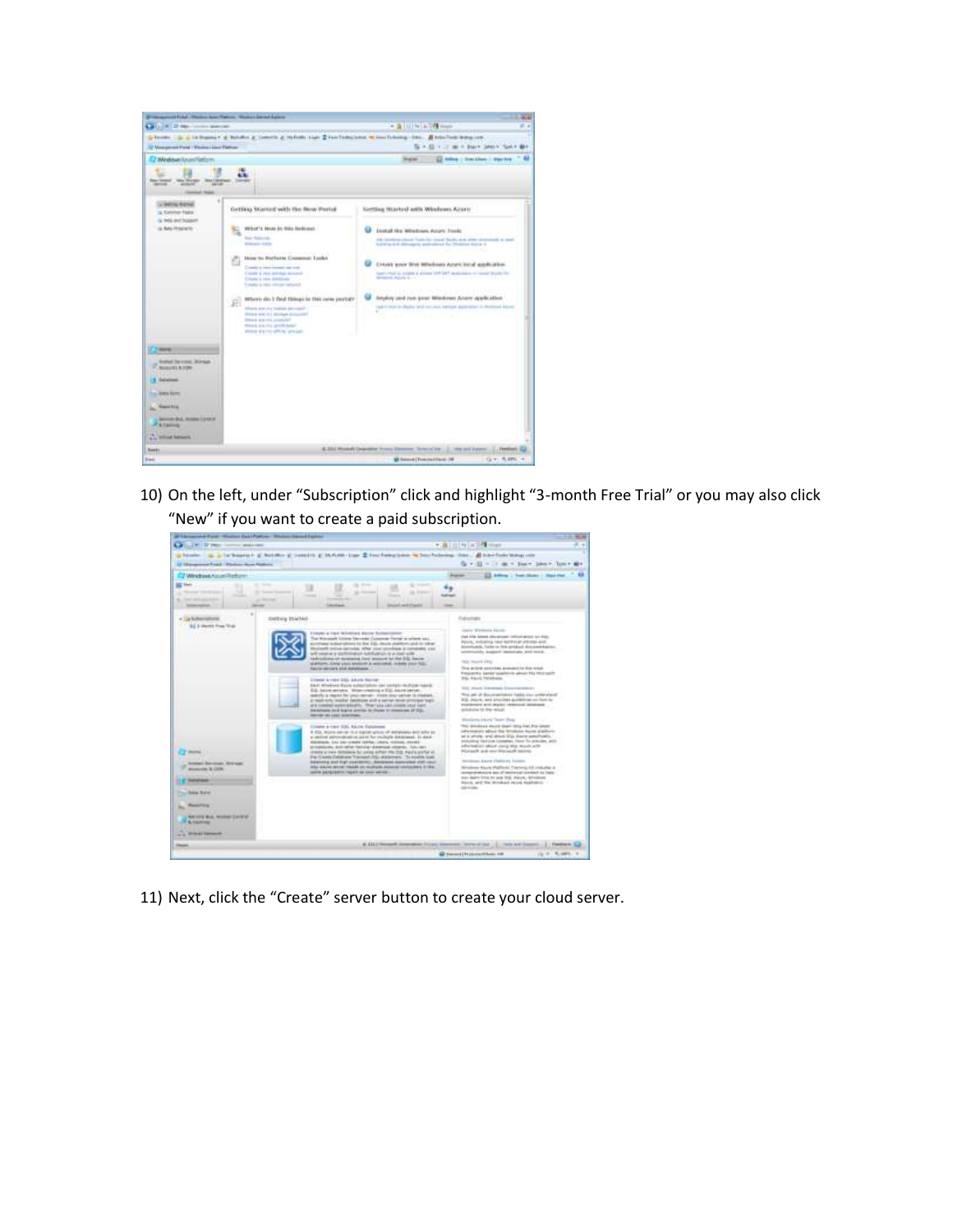| Presumethal Room perform Robertsrothers                                                                                                                                                 |                                                                                                                                                                                                          |                                                                                                                                                    |                                                                                                                                                                                                                                                                                                                                                                     |
|-----------------------------------------------------------------------------------------------------------------------------------------------------------------------------------------|----------------------------------------------------------------------------------------------------------------------------------------------------------------------------------------------------------|----------------------------------------------------------------------------------------------------------------------------------------------------|---------------------------------------------------------------------------------------------------------------------------------------------------------------------------------------------------------------------------------------------------------------------------------------------------------------------------------------------------------------------|
| Call Call of the Common and the                                                                                                                                                         |                                                                                                                                                                                                          | - 4 日 日 日 月 200                                                                                                                                    | . .                                                                                                                                                                                                                                                                                                                                                                 |
| 12 Management French / Manitoral State Platfords                                                                                                                                        | a from the city of bearst 1 Robby 2 County 2 At form the Ethnician beam beachtaing that . Excellent beaches                                                                                              |                                                                                                                                                    | It is 12 to 11 an in Days, player Space \$81.                                                                                                                                                                                                                                                                                                                       |
| E2 Wednes Is an Italian                                                                                                                                                                 |                                                                                                                                                                                                          | <b>Traiter</b>                                                                                                                                     | and defense 1 Year Chann 1, How Don                                                                                                                                                                                                                                                                                                                                 |
| <b>DE MAIL</b><br><b>Now Inform</b><br>-<br>$\sim$<br>E. last Panganesi<br>Search and                                                                                                   | <b>The Corporation</b><br>-<br>×<br><b>SILLER</b><br><b>TALIENS</b>                                                                                                                                      | <b>B</b> Free<br>٠,<br><b>B</b> Smo<br><b>SHOW</b><br>tal <sup>e</sup> sali:<br><b>Threat Ave Frank</b><br>-                                       |                                                                                                                                                                                                                                                                                                                                                                     |
| · Graduators<br>SCONDENHOUS                                                                                                                                                             | ladacretius kome: 3-Worth Hide True<br>Baltecription 14/erondices<br><b>Edwardton III</b><br>Account Americans<br>benew admirations<br><b>Editor</b><br>ALC: UNK<br>Abbrickly car: 1 Barr<br>Mrie Sele y | atalmati any-tos desarto meante.<br>DOG/27/04/05/08 02:00:00<br>ROOCFINGTRANSFORMAL.com<br><b>Baady</b><br>Writered C.<br>hills Guild McDevic Norw | <sup>4</sup> Freezones<br><b>Industrial Edit</b><br>as maked late anti-basi 411 Neuahs<br><b>TERMIN GALLEY</b><br>1-Ford Fee That<br><b>Anizone interestimated</b><br><b>Highlaneous Photograph</b><br><b>Infant: Ministrations</b><br><b><i>District in regard for the Lines</i></b><br><b>Hann</b><br>friend.<br><b>Harash George</b><br>٠<br><b>PROVEN FLOOR</b> |
| <b>ZW4</b><br><b>SPECIALISTS</b><br>T ANGUAL EXIST<br><b>I Telefone</b><br>The TWN Belli<br><b>Separated</b><br><b>Lieven B.A. Angel Lettra</b><br><b>A calling</b><br>L. House Denmark |                                                                                                                                                                                                          |                                                                                                                                                    | ۰                                                                                                                                                                                                                                                                                                                                                                   |
| <b>Sente</b>                                                                                                                                                                            |                                                                                                                                                                                                          |                                                                                                                                                    | VALINHAR Lowered how covers form it us, 2, mo or hours. 2, means G                                                                                                                                                                                                                                                                                                  |
|                                                                                                                                                                                         |                                                                                                                                                                                                          | <b>Winners Forevolting 18</b>                                                                                                                      | 14 v. 6, 1891 v.                                                                                                                                                                                                                                                                                                                                                    |

- 12) At this point a dialog should pop-up asking you to choose a region. Choose the location that is closest to where your Docs2Manage clients will be.
- 13) Next create an "Administrator Login". You may not use "sa", "root", or other typical Administrative usernames. In this case I will use the name "D2MAdmin", but feel free to make up your own and then click the "Next" button. Please make a note of your login and password you created- you will need them later.



14) Next click the "Add" button to add a firewall rule.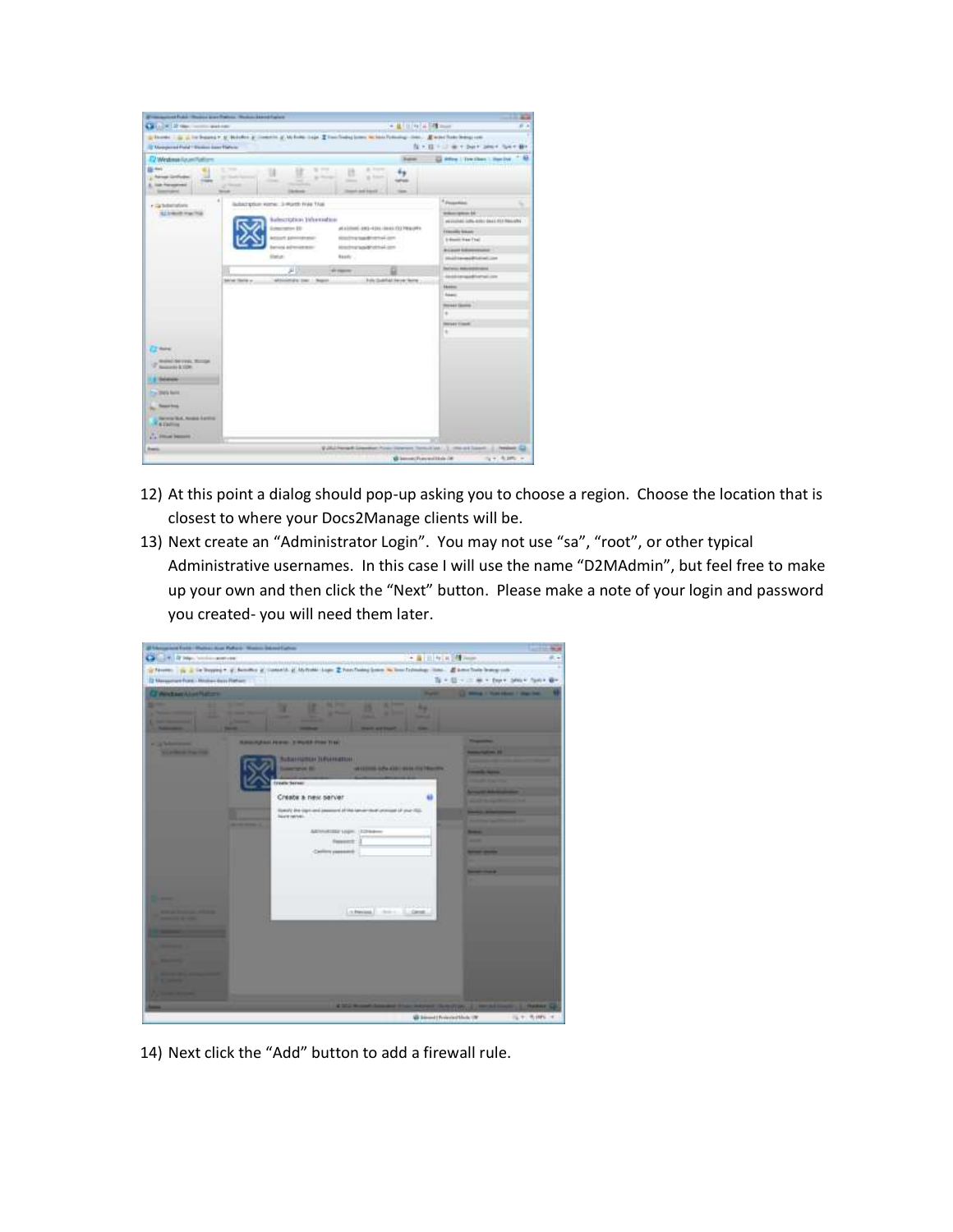- 15) Create and name a firewall rule that will allow you access your computer from your current location. Note: Your current IP address is listed for your convenience, but you must have a static IP address for the rule to work in the future.
- 16) Create all the needed firewall rules that will allow all the Docs2Manage clients to access the database server. Typically most companies have a single static IP address, but you may also enter a range of IP addresses or create multiple firewall rules for multiple locations.
- 17) When you have finished entering all the firewall rules, click the "Finish" button.



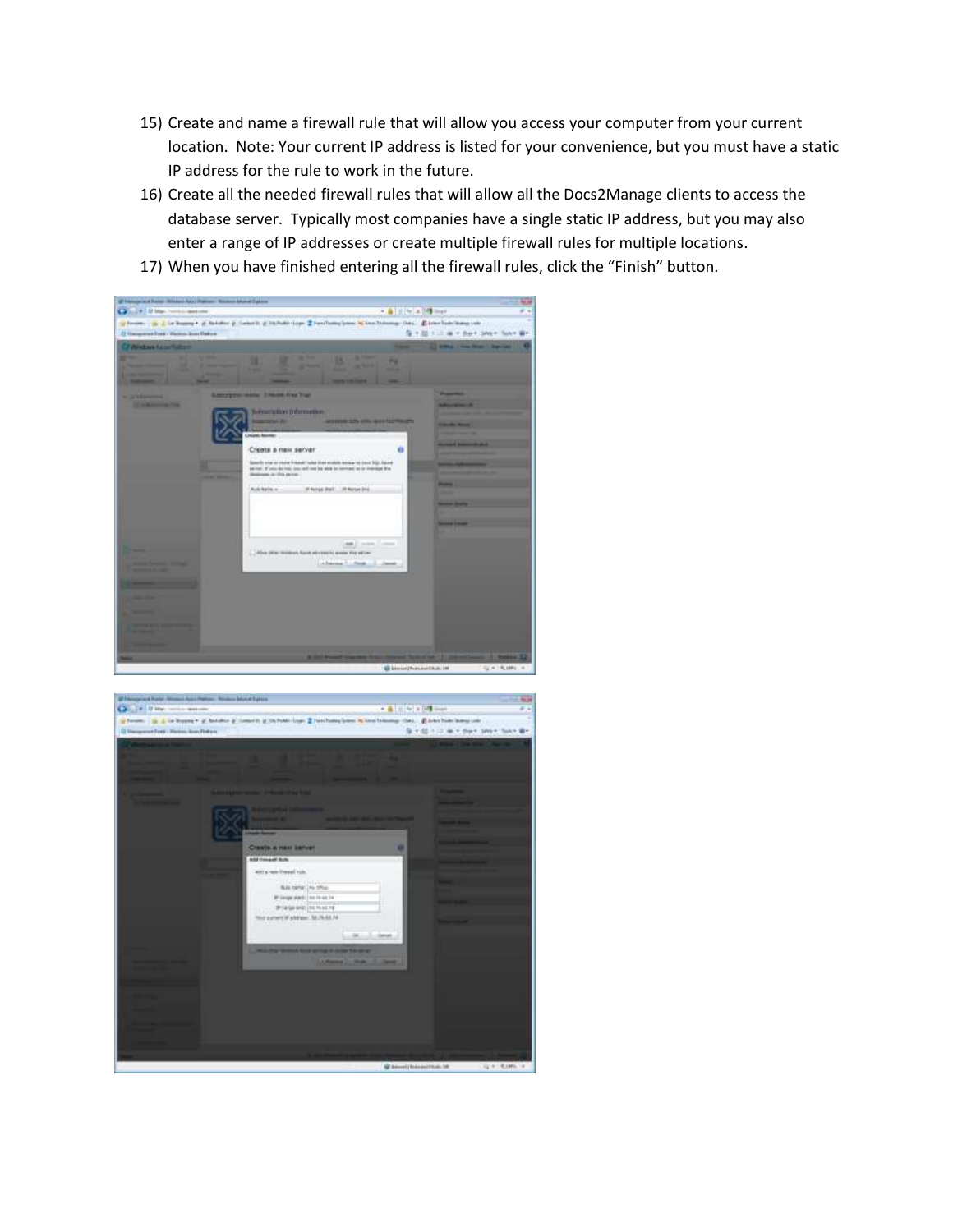- 18) Your cloud database is now created. Make a note of the "Fully Qualified Server Name". This is your server name that is accessible to your SQL Management Tool and the Docs2Manage client through the Internet (D2M configuration will be covered later in this document).
- 19) Now you must create a database clicking "Create" under the Database section, just to the right of the server section.



20) Enter the name you want to assign to the Docs2Manage database, but "D2M" is suggested since some of the included scripts use that database name. The "Web" Edition should be adequate to start with, select 1GB which should be more than adequate for the trial, and finally click the "Okay" button to create the database.

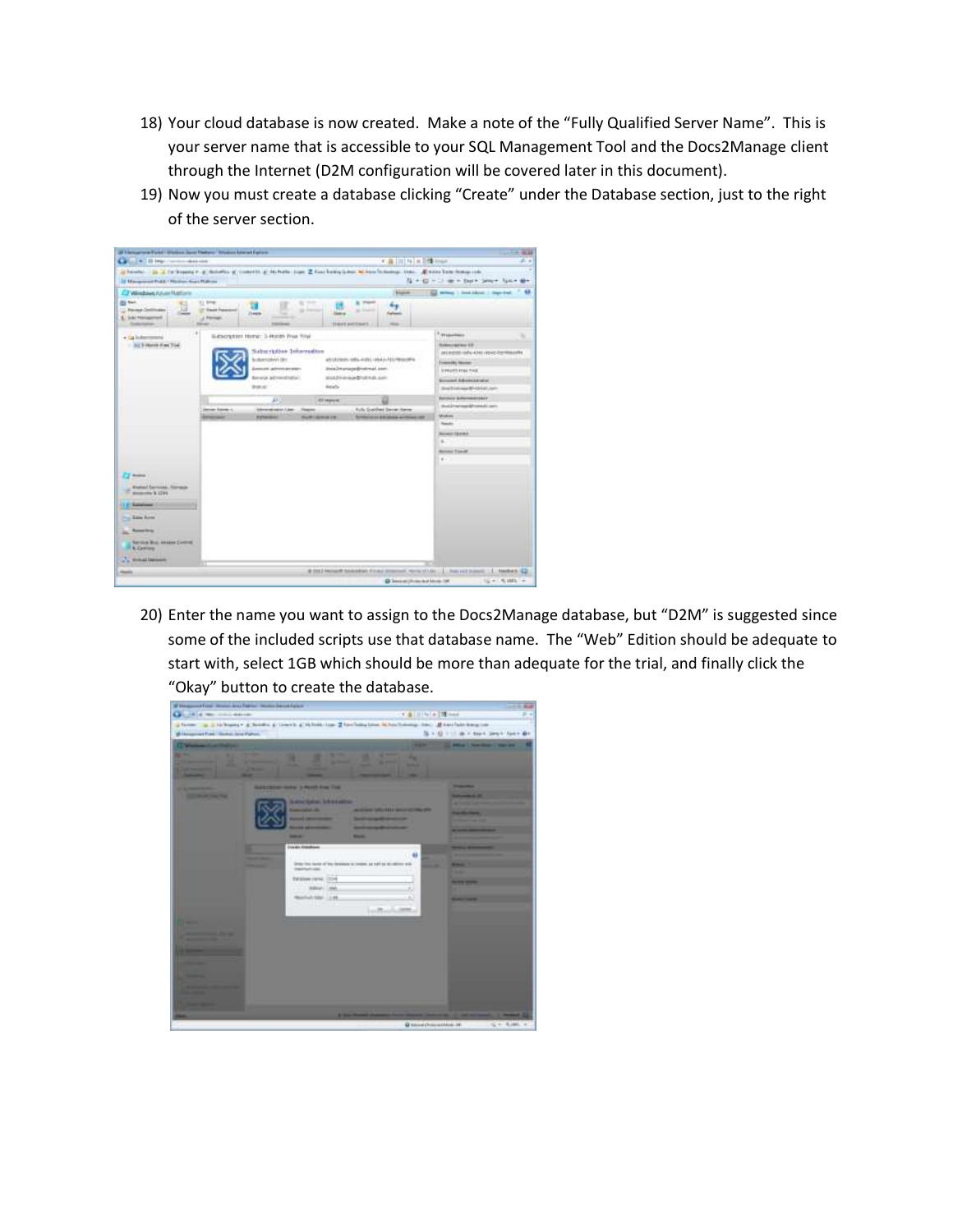- 21) Next, download the latest SQL management tool named Microsoft SQL Server Management Studio Express from Microsoft by visiting: <http://www.microsoft.com/download/en/details.aspx?id=7593> (Or search for "SQL Server Management Studio Express")
- 22) Select either x86 for 32-bit and x64 for 64-bit systems and then install. The download should be about 150Mb as it includes the install for SQL Server Express as well.
- 23) Click "Installation" and then click "New SQL Server stand-alone installation or add features to an existing installation" to start the install.

| <b>W103 Server Installation Center</b>                                                                                  | 異因数                                                                                                                                                                                                                                                                                                                                                                                                                                                                                                                                                                                                                                                                                                                                                                                                               |
|-------------------------------------------------------------------------------------------------------------------------|-------------------------------------------------------------------------------------------------------------------------------------------------------------------------------------------------------------------------------------------------------------------------------------------------------------------------------------------------------------------------------------------------------------------------------------------------------------------------------------------------------------------------------------------------------------------------------------------------------------------------------------------------------------------------------------------------------------------------------------------------------------------------------------------------------------------|
| <b>John was</b><br><b>Avetallation</b><br><b>Fluireamond</b><br>Tools<br>Descurrer<br><b>Alfonsof</b><br><b>CENTRAL</b> | text Sta terve stand-also notable to additionance to an exemple data por<br>Laurich-a vegantitio install 501. Server 2000 in a non-character annimore or in additionmarin an<br>evaking SQL Server 2000 instance.<br>the 111 Street failured dualer matalaner<br>Laurch a witantico épilafia elegitivnode 50); Spriver 2008 falleyer cluster;<br>Additions to a SQL beyon failows cluster<br>TY.<br>Laurch is record to add a nede to an entiting SQL before 2008 Askerer studes<br>Llegrade From SQL Servey 2008 or SQL Server 2020<br>Laurel: a reairdito appeale (C), the net (1830 or 30), Server 2008 to 50), Server 2008. Before your<br>apgrade, you should ran the Upgrade Adviser to detect potential problems.<br>bumth for product -golding<br>brend Monoah (Edse-ke 53, Server 2008 predail spiders). |
|                                                                                                                         |                                                                                                                                                                                                                                                                                                                                                                                                                                                                                                                                                                                                                                                                                                                                                                                                                   |
| <b>GROVAT 2008</b>                                                                                                      |                                                                                                                                                                                                                                                                                                                                                                                                                                                                                                                                                                                                                                                                                                                                                                                                                   |

- 24) Click "Next" and/or "Install" as needed to install any support files and agree to the Microsoft license agreement.
- 25) Check "Management Tools Basic" and "SQL Client Connectivity SDK" and click the "Next" button to get through the next few screens and the "Install" button.



- 26) Finally, click "Next" followed by "Close" to complete the installation.
- 27) Next run "SQL Server Management Studio" which can be found under the SQL Server 2008 R2 program group.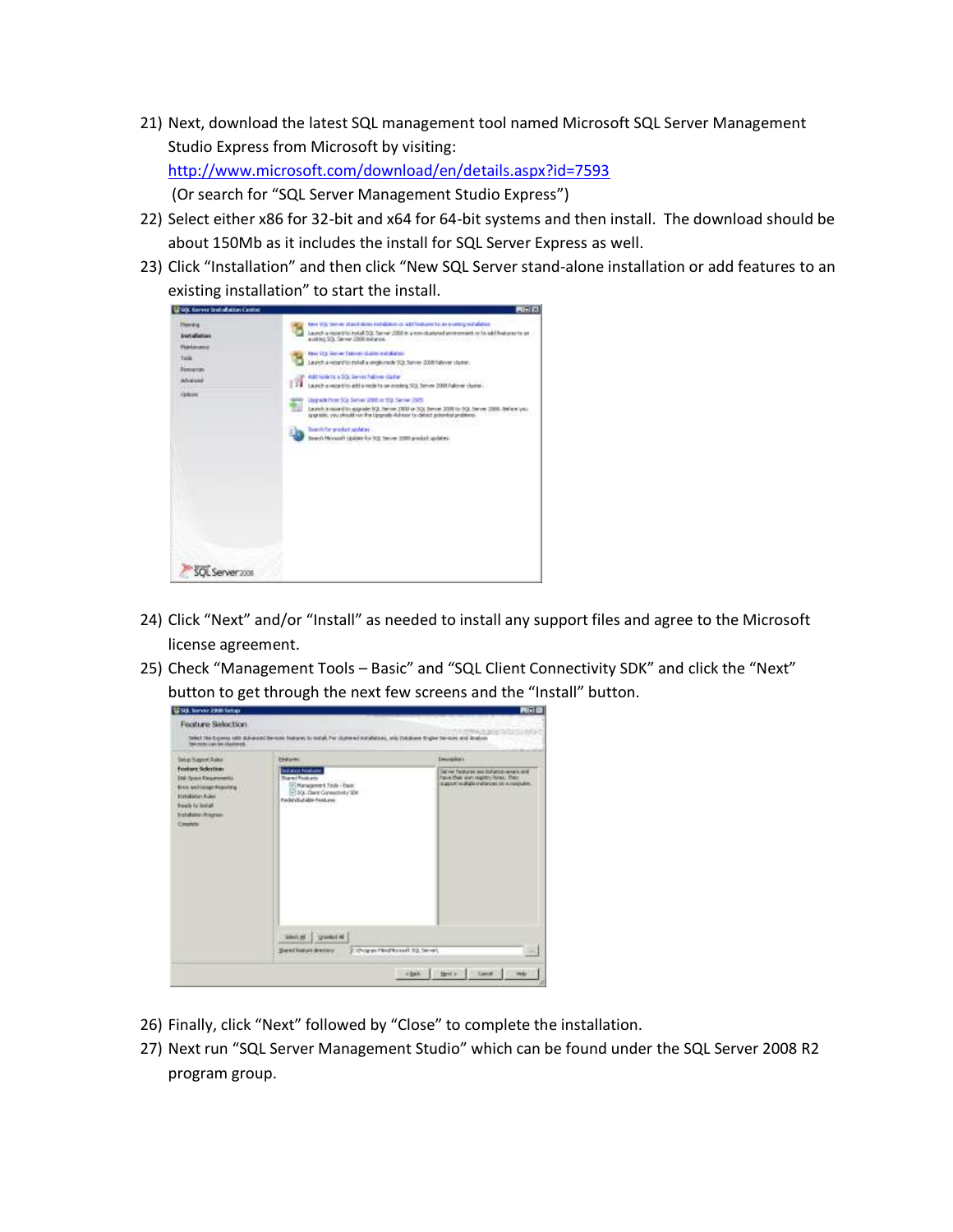28) Next, enter the server name as noted from your Windows Azure account (the Fully Qualified Server Name), use "SQL Server Authentication" and enter the Login and Password you created and noted before and click connect.

| Server type:    | Database Engine                 |  |
|-----------------|---------------------------------|--|
| Server name     | fs742nvmnt.database.windows.net |  |
| Authentication. | SQL Server Authentication       |  |
| Login           | D2MAdmin                        |  |
| Password:       | ---------                       |  |

29) Click the "+" next to Databases and you should see the database you created before.

| Chrysler and the problems.                                                |        | - 199 |
|---------------------------------------------------------------------------|--------|-------|
| In 10 cm line has been present the<br>Directory (b) (b) (d) (b) (b) (R) a |        |       |
| <b>Review, Thursday</b>                                                   | $-113$ |       |
| (past W.R.) (12) 22-                                                      |        |       |
| $-500$<br><b>TERRITORY</b><br>2 in Freeman<br>5752                        | w      |       |
| to the former<br>2 St Recorded                                            |        |       |
| ×                                                                         |        |       |
|                                                                           |        |       |
|                                                                           |        |       |
|                                                                           |        |       |
|                                                                           |        |       |
|                                                                           |        |       |
|                                                                           |        |       |
|                                                                           |        |       |
|                                                                           |        |       |
|                                                                           |        |       |
|                                                                           |        |       |
|                                                                           |        |       |
|                                                                           |        |       |
|                                                                           |        |       |
|                                                                           |        |       |
|                                                                           |        |       |
|                                                                           |        |       |
|                                                                           |        |       |
|                                                                           |        |       |
|                                                                           |        |       |
|                                                                           |        |       |
|                                                                           |        |       |
| man-                                                                      |        |       |

30) Highlight and right-click the named database you created earlier and select "New Query" from the pop-up menu. This will create a text window where you can type or paste SQL statements to be executed.

| a Motors of the Haracoad last-                                                                                                                                                                              |                                                                                                                                                                                                                                                                                                                                                                                                                                                                                                            |
|-------------------------------------------------------------------------------------------------------------------------------------------------------------------------------------------------------------|------------------------------------------------------------------------------------------------------------------------------------------------------------------------------------------------------------------------------------------------------------------------------------------------------------------------------------------------------------------------------------------------------------------------------------------------------------------------------------------------------------|
| the last size must delive down<br><b>VAN</b>                                                                                                                                                                |                                                                                                                                                                                                                                                                                                                                                                                                                                                                                                            |
| 2 Mer San   (2 12 14)<br>M.H.H.J.<br><b>RETRITIVE</b>                                                                                                                                                       |                                                                                                                                                                                                                                                                                                                                                                                                                                                                                                            |
| < figure << < 日本語 F 等 数数数 2 号 検索 N 。<br>10122-004                                                                                                                                                           |                                                                                                                                                                                                                                                                                                                                                                                                                                                                                                            |
| NUMBER<br>U.S.W., 1983myLight McMeasuChill                                                                                                                                                                  | $3.5 - 10$<br>$-2.3$                                                                                                                                                                                                                                                                                                                                                                                                                                                                                       |
| Interested BE BE to 1971.<br>is a hiller-colorer reduced its level (1935). Obliness<br>to the Presidents<br><b>PERMIT AT LEASE</b><br>5.15 breed ladest<br>A. 12 640<br>th light between<br>a 12 Orangenado | of conventions.<br>工机器<br><b>IE Assnam man</b><br>To be received as the fact<br>$\sim$<br>-<br>$\sim$<br><b>Science of A</b><br><b>Solemne</b><br>Sep.<br>-<br><b>B</b> Lawrence<br>Treasure should depart of the state<br><b>B.Commission Formation</b><br><b>State State</b><br>marketing of<br>make age<br>model and their<br>Receiver, 1984<br>1944 Ave.<br><b>Subscribers</b><br><b>START</b><br><b>STATISTICS</b><br>Dramaton, Lindak.<br>School formed a shit dustries just<br>$\sim$<br><b>SEC</b> |
|                                                                                                                                                                                                             | <b>Base</b>                                                                                                                                                                                                                                                                                                                                                                                                                                                                                                |
| Hip                                                                                                                                                                                                         | The instrument discussion of their<br>- 1<br><b>SEARCH THE THE PERSON LIGHT</b>                                                                                                                                                                                                                                                                                                                                                                                                                            |
| <b>Williamson Little College</b><br>the property of the control of the con-                                                                                                                                 | the contract of the contract of the contract of the contract of the contract of the contract of the contract of<br>THE R. P. LEWIS CO., LANSING MICH.                                                                                                                                                                                                                                                                                                                                                      |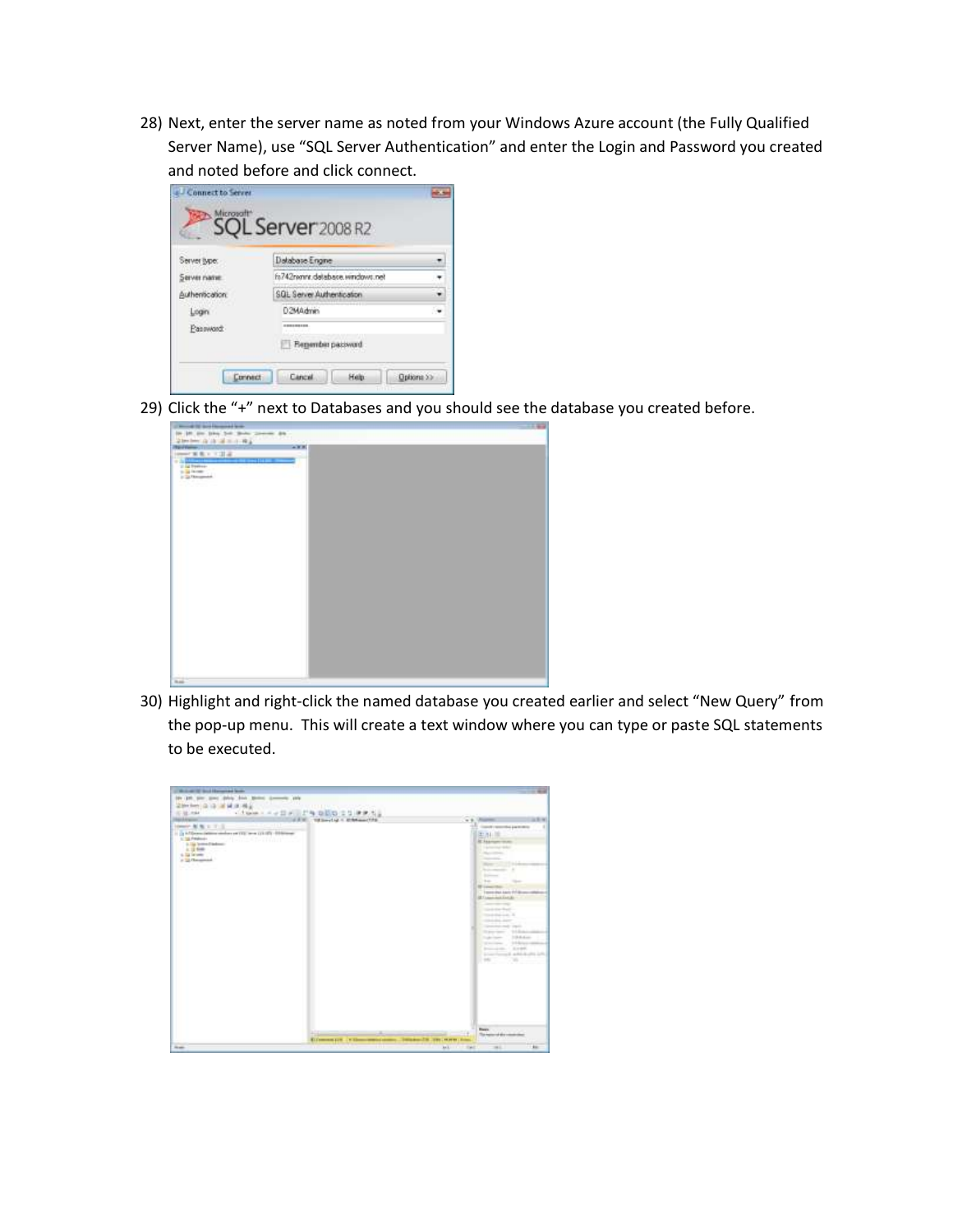- 31) Next, from the Start menu, open "Create Database Tables Script" found in the Docs2Manage program group under Database Scripts -> MS SQL Server Related. It is SQL text, but it should open in Notepad. Select all the text in the file (click CTRL and letter "A" [in that order at the same time]) and copy it to the clipboard (click CTRL and letter "C").
- 32) Go back to MS SQL Server Management Studio and click on the SQL Text box to set focus on the window, so you see the cursor is active and blinking in that window.
- 33) Next, paste that text from the clipboard (click CTRL and letter "V") to the SQL text window. Once that SQL text appears in the SQL text window (as seen below), click the "Execute" button on the tool bar. This will create all the tables that Docs2Manage needs to function. Be sure the script executes without any errors which will be shown in red under "Messages".

| 6.5Amm = トッカメンに作る日目D.3.2 ままだ<br><b>Their Ferries</b><br>Detroit W. T. W. T. JL.<br><b>CARD AT A REPORT OF A REPORT OF A REPORT OF A REPORT OF A REPORT OF A REPORT OF A REPORT OF A REPORT OF A REPORT OF A REPORT OF A REPORT OF A REPORT OF A REPORT OF A REPORT OF A REPORT OF A REPORT OF A REPORT OF A REPORT </b><br>- 3 NTRees Address contemporarily from LLT LPF DAMagazy<br>$n$ Ed Estern<br>in the Schene instances<br>o In laresty<br>o. 2 Million Park<br><b>Catalican</b> | Intrigence Logic US Additions CO'se-<br>٠<br>It as his status incur car we means the - and must indeer ad<br>FY INTERVALT AUTO 1243 Interview 4 m center; pieces when \$500 m to:<br>IT Homesters the nith too close on surmitty the deamses some of<br>$-$ . EXC, link<br>$ -$<br><b>IREATE THILE CORAIN-</b><br>n vi C<br>$400 - 18$<br>come to the Auto<br><b>CONTINUES</b><br>INSTRUCTION and Library Hills<br>LUXIMOR - mellassening Sirritory<br>manufacturers (SE)<br><b>BRACK</b><br>SOURISTITS<br>SOUTHERN vestion 101<br>TOLC.<br><b>SHALL</b><br><b>BOTTER</b><br>Viewidan (Will<br><b>BRAY</b><br>ROODSCE Harches (201)<br>TRAC<br><b>JEPORTAINE VALUALISE!</b><br><b>BILLY</b><br><b>SCERER</b><br>VALLABLE (SD)<br>1.9956<br>30703.<br><b>VALCANC (300)</b><br><b>TESTING STEEL AND A CONCLUSION CONTINUES.</b><br>INTELLINE FOL DISCOC FULNARY KNY ISSUE 19<br>11 Milcount<br>Ill nowest addresses<br>IN UNITS ATTACHED<br>15.00811.445605400<br>of normal addressed<br>IT covers addressed<br>(8 cover) addressed<br>IN HORSE ARRANGE<br>Ill conce and announce<br>(i) norver approach<br>IF you can give your<br>×<br>Globy wested: 1930 see hide as seeker. 1984 how (Vs 1984 1989). Fire | $-7.3$<br>Titanthia<br>Connect comme floor granacities<br>翻算 组元<br><b>H</b> Kalenskir lanes<br>Income doub indicat<br>44444491 ---<br>The common<br><b>A URLY RIFLERED</b><br><b>Statute Associate</b><br>A Miller and standard<br><b><i><u>Ingerne</u></i></b><br><b><i><u>Experienced</u></i></b><br>MARKET<br>4 VIN Literature<br>Fax:<br>Table<br><b>M</b> I present that<br>Committed mass 15 Hillmann Artistics<br><b>RE Lineare Serie Fire all</b><br>Commerting stage, \$1,000,000<br>11 (assessment front) 1-8 (222) 5-81-14 FRC<br>Lines but you if<br>Capacities many 4-6/1227 9-84-00-Fe/<br>Commercial Intel: Opinio<br>ALCOHOL: U.S.<br><b>Pearson money</b><br>To the data page and<br>Lington and<br>14 Minutes<br>$\sim$<br>$\overline{\phantom{a}}$<br>Westphaline . LLEATH<br>Wales, Travell, and U.S. arts, 12761<br>man.<br>TİL<br><b>Base</b><br>The paint of the cannot fine |
|-----------------------------------------------------------------------------------------------------------------------------------------------------------------------------------------------------------------------------------------------------------------------------------------------------------------------------------------------------------------------------------------------------------------------------------------------------------------------------------------|-------------------------------------------------------------------------------------------------------------------------------------------------------------------------------------------------------------------------------------------------------------------------------------------------------------------------------------------------------------------------------------------------------------------------------------------------------------------------------------------------------------------------------------------------------------------------------------------------------------------------------------------------------------------------------------------------------------------------------------------------------------------------------------------------------------------------------------------------------------------------------------------------------------------------------------------------------------------------------------------------------------------------------------------------------------------------------------------------------------------------------------------------------------------------------------------------------------|-----------------------------------------------------------------------------------------------------------------------------------------------------------------------------------------------------------------------------------------------------------------------------------------------------------------------------------------------------------------------------------------------------------------------------------------------------------------------------------------------------------------------------------------------------------------------------------------------------------------------------------------------------------------------------------------------------------------------------------------------------------------------------------------------------------------------------------------------------------------------------------------------------|
| <b>Brack</b>                                                                                                                                                                                                                                                                                                                                                                                                                                                                            | $k = 4.05$ .<br>164.14                                                                                                                                                                                                                                                                                                                                                                                                                                                                                                                                                                                                                                                                                                                                                                                                                                                                                                                                                                                                                                                                                                                                                                                      | $(3 - 1)$<br>.861                                                                                                                                                                                                                                                                                                                                                                                                                                                                                                                                                                                                                                                                                                                                                                                                                                                                                   |

- 34) Clear out the SQL text window (click CTRL and letter "A" to Select All the text then press the delete key).
- 35) Repeat step 31 33 for "Grant Table Rights to Public Script" found in the Docs2Manage program group under Database Scripts -> MS SQL Server Related. Note: That script assumes the database name used is D2M, so modify those statements if you named the database differently. This step is necessary if you want every user that has access to the database, to have access to these database tables, which are necessary to run Docs2Manage. It is possible to grant rights to the tables per each user, but this should only be done by someone experienced with SQL Server.
- 36) Next create the Logins for the database server; Docs2Manage will use these logins and can be configured in Docs2Manage later to specify what Docs2Manage rights a user has. To do this, under "Databases" -> "System Databases" -> highlight the "master" database and then rightclick the database and select "New Query" from the pop-up menu.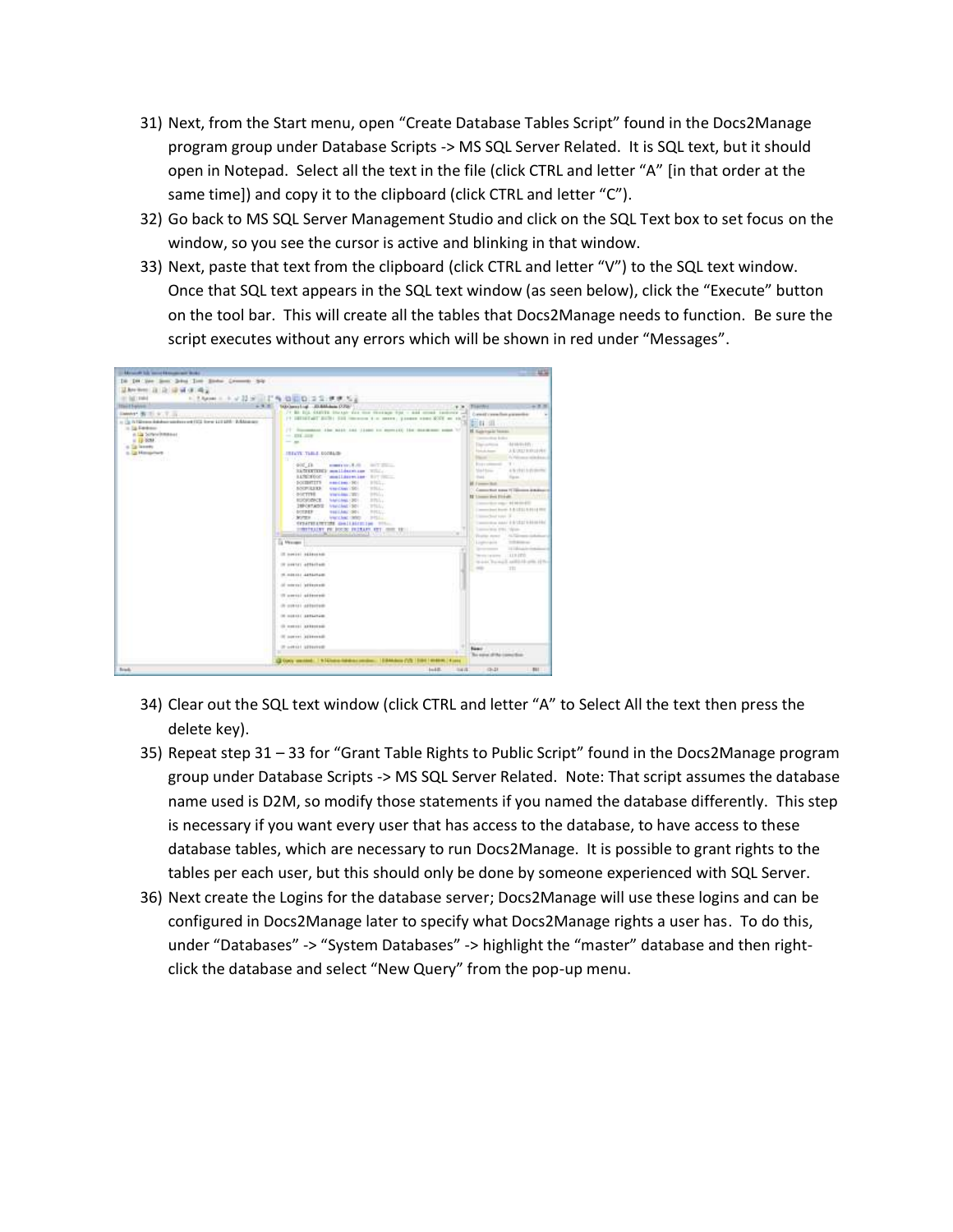- 37) Enter the following text in the SQL window (replacing the "MyUser" with the login name you desire and "password123!" with the password you desire): **CREATE LOGIN MyUser WITH PASSWORD = 'password123!'; go**
- 38) Repeat this step to create all the needed logins for each user that will access Docs2Manage.
- 39) To clarify, those "logins" give access to the SQL Server, but not to the actual database. You will also need to create "users", which give a login rights to a particular database. To do this, under "Databases" -> highlight the "D2M" database (or the database name you used) and then rightclick the database and select "New Query" from the pop-up menu.
- 40) Enter the following text in the SQL window (replacing the "*MyUser*" with the username name you desire and "MyUser" matching a "login" name you created before. I suggest that login name and user should be the same, but it does not have to be): **CREATE USER** *MyUser* **FOR LOGIN MyUser; go**
- 41) Repeat this step to create all the needed users for each login that you created.
- 42) Your cloud database should be ready to use for Docs2Manage.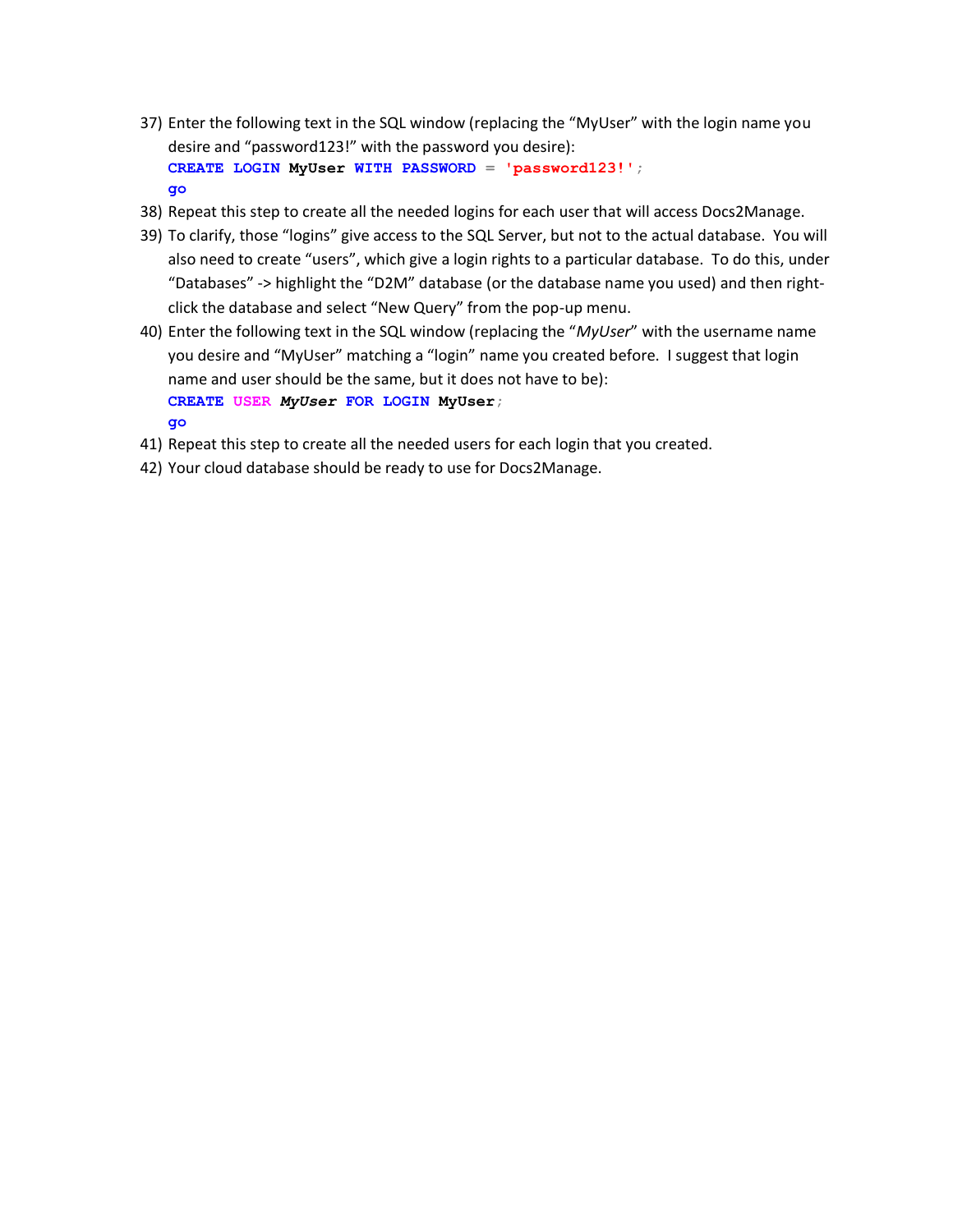# **Setting up dropbox**

There are two parts to setting up Dropbox. First you need to create a Dropbox.com account. Then you will need to install the Dropbox application which syncs Dropbox on that PC with the contents of the Dropbox cloud.

1) Visit Dropbox.com and click the "Sign in" link in the upper-right corner.



2) A sign-in dialog will appear; click on "Create an Account" if you do not already have a Dropbox account. If you have an account already, skip to step number 4.

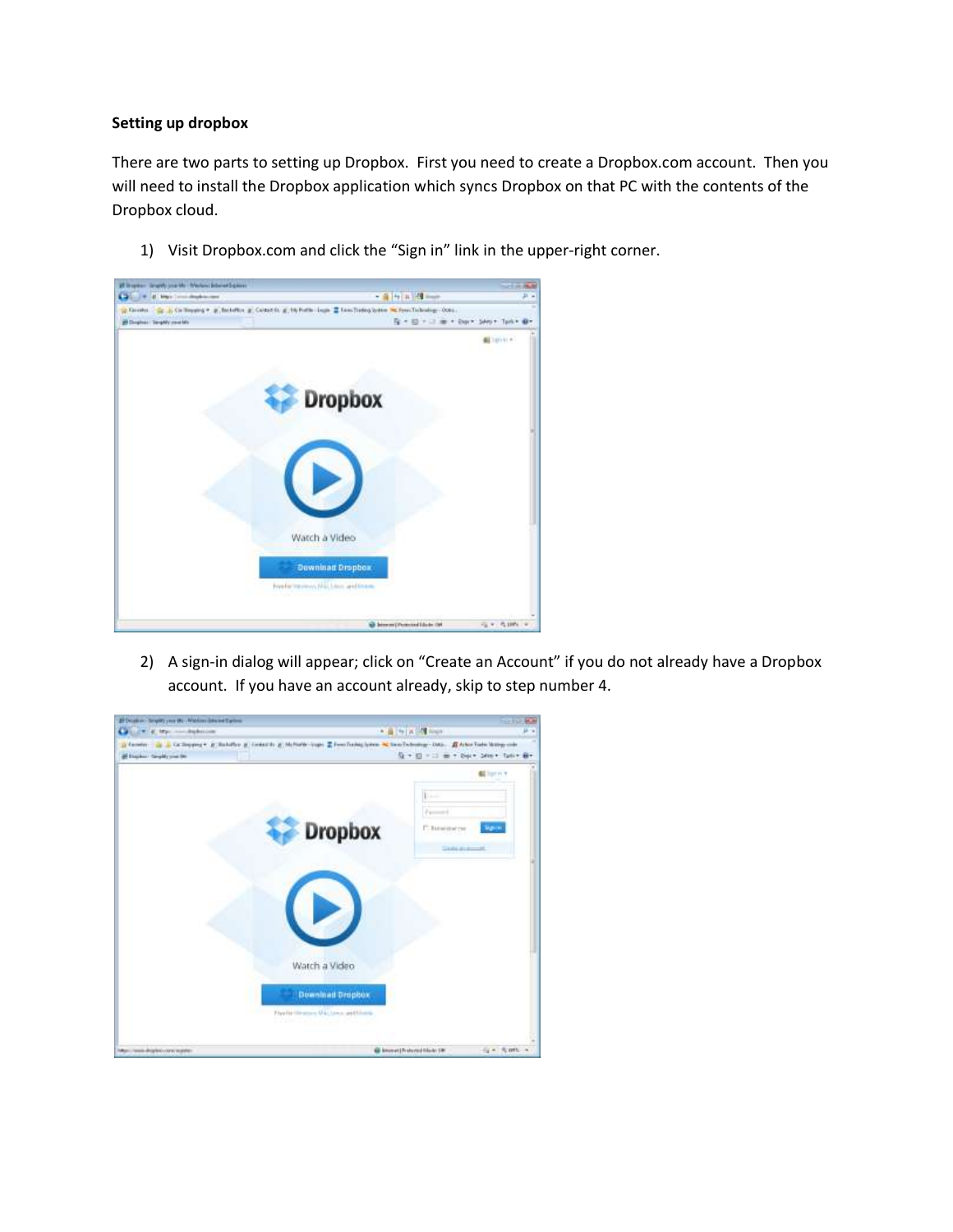3) Fill in your name, email address (which is your log-in) and create a password for the new account. Then click the "Create account" button.

| Call of a bac mechanism spin-          | +基与区域(mg)                                                                                                                                                                                                                           |  |
|----------------------------------------|-------------------------------------------------------------------------------------------------------------------------------------------------------------------------------------------------------------------------------------|--|
|                                        | $\frac{1}{2}$ facts: $\frac{1}{2}$ $\frac{1}{2}$ (x heps) * $\frac{1}{2}$ (and $\frac{1}{2}$ (and ); $\frac{1}{2}$ (in ) $\frac{1}{2}$ (an ) integrates $\frac{1}{2}$ (an ) integrates $\frac{1}{2}$ (an ) integrates $\frac{1}{2}$ |  |
| all frequent Signace Greatly your Min- | 及十日 v (2) m v . burn playe Tylen Br                                                                                                                                                                                                 |  |
| <b>Dropbox</b>                         | <b>Kanadia</b> (11)<br>Create an account<br>AR 1881 MA<br>Dues-<br>Manzen<br>docs2manage@hritmail.com<br>*************<br>Wington to Dramon horry<br><b>Cours account</b>                                                           |  |
|                                        |                                                                                                                                                                                                                                     |  |

4) You are now done creating an account. You will be redirected to the download page to download the Dropbox application or the main Dropbox webpage contains a download link as well.



5) The download should automatically begin, but if it does not, click the "restart the download" link. The save dialog shall appear; if you click "Save", make a note of the location you save the installation program and double-click the icon to execute the installation program, or click "Run" to start the install process.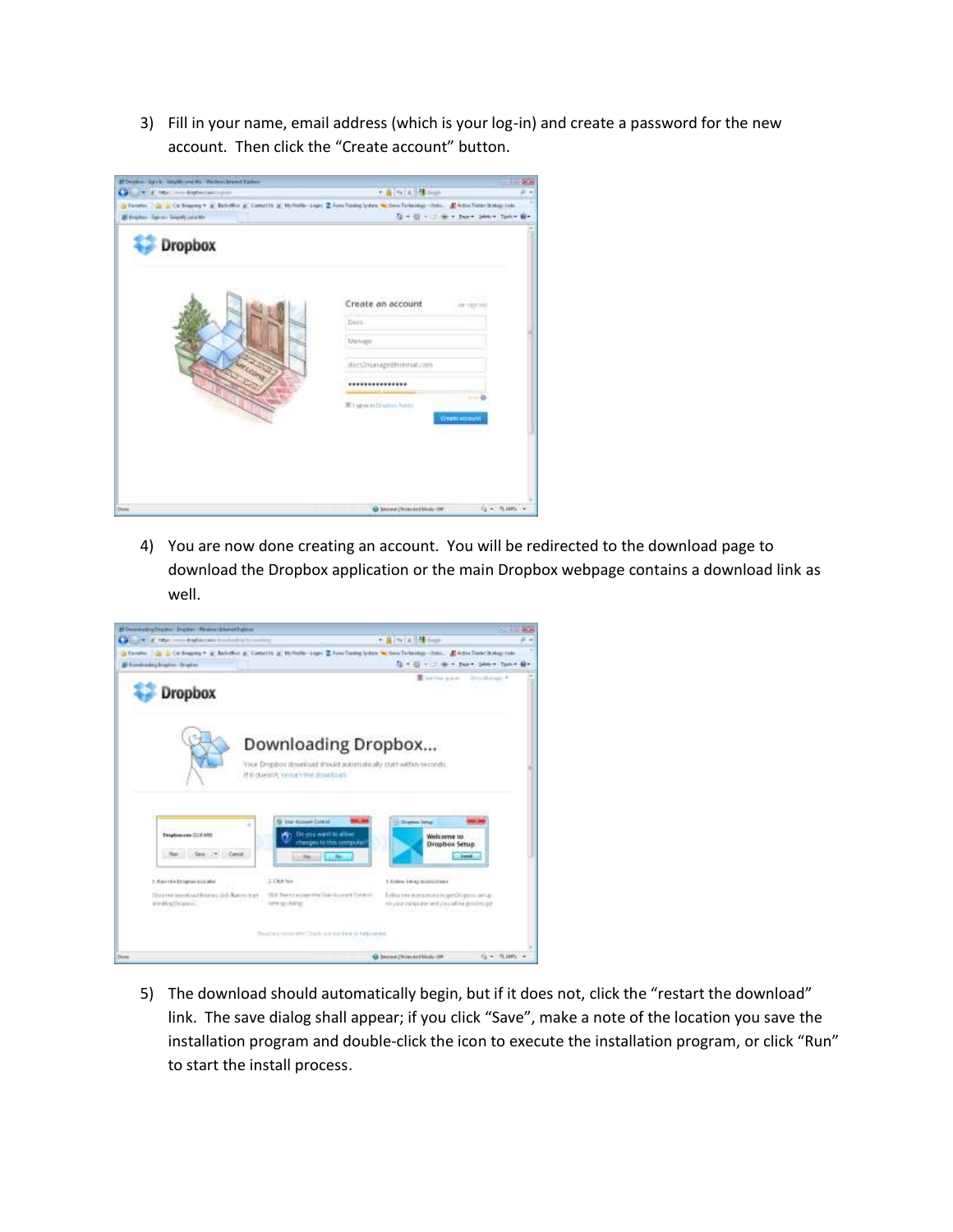

6) The Dropbox install program should begin with the following dialog. Click the "Install" button to start the installation.

| <b>Dropbox Setup</b> | $\Box$   0<br>Iж                                                                               |
|----------------------|------------------------------------------------------------------------------------------------|
|                      | Welcome to Dropbox Setup                                                                       |
|                      | This wizard will install Dropbox on your computer.<br>Click Install to start the installation. |
|                      | Install<br>Cancel                                                                              |

7) Select "I already have a Dropbox account".

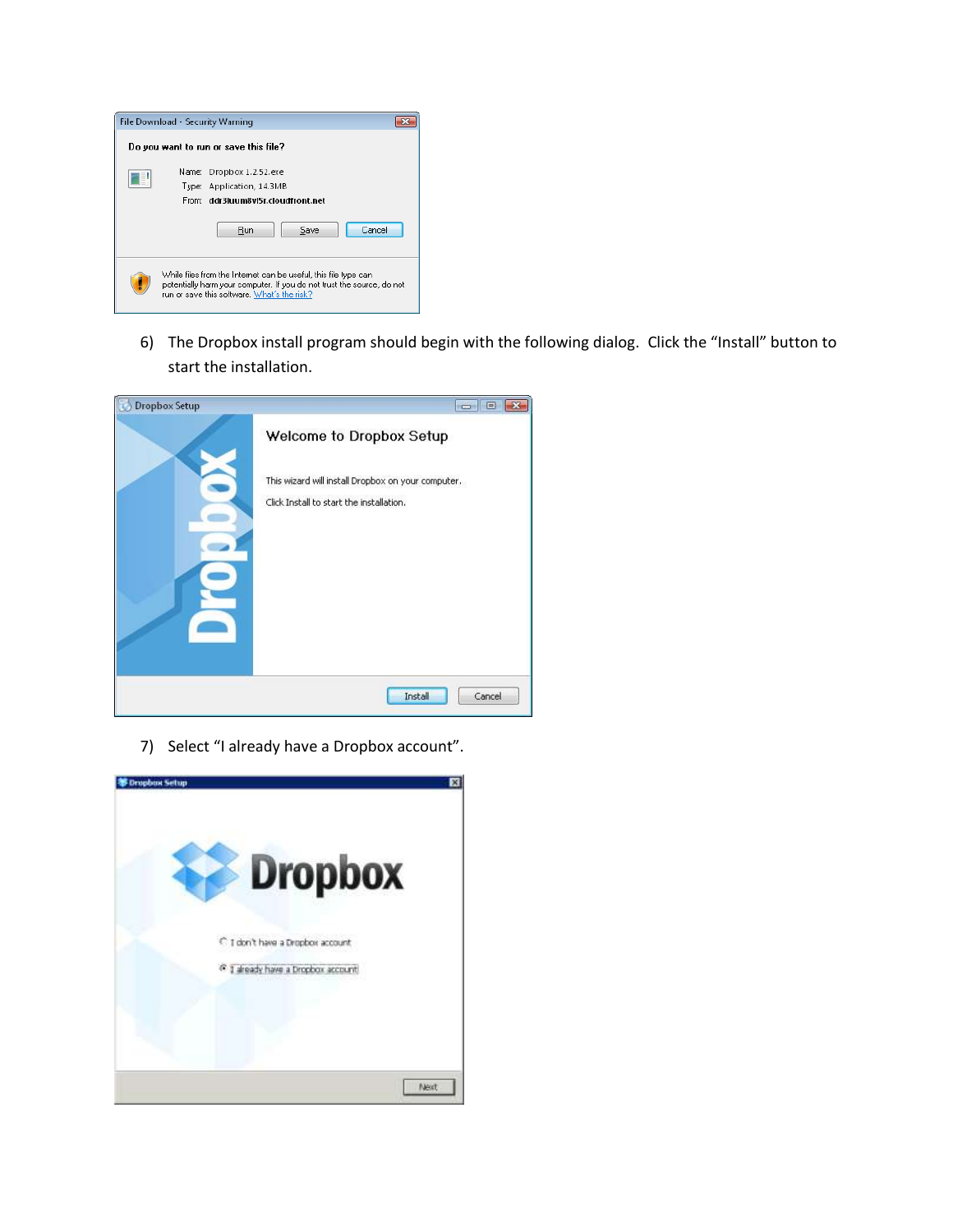8) Enter the credentials you used when you created the Dropbox account and then click "Next".



9) Select the desired size; a good rule of thumb is 1 GB can store 20,000 to 40,000 pages at 200dpi. I suggest starting with the 2 GB free trial and upgrade later if necessary.

| <b>F100</b><br>\$9.99 par munth             |
|---------------------------------------------|
|                                             |
|                                             |
| chun tabhan na saoine.<br>\$19.99 pix month |
|                                             |
|                                             |

10) Select "Typical" install type and click the "Install" button.



11) Once the install is finished, click the "Next" button to go through the dropbox tour or click the "Skip tour" button.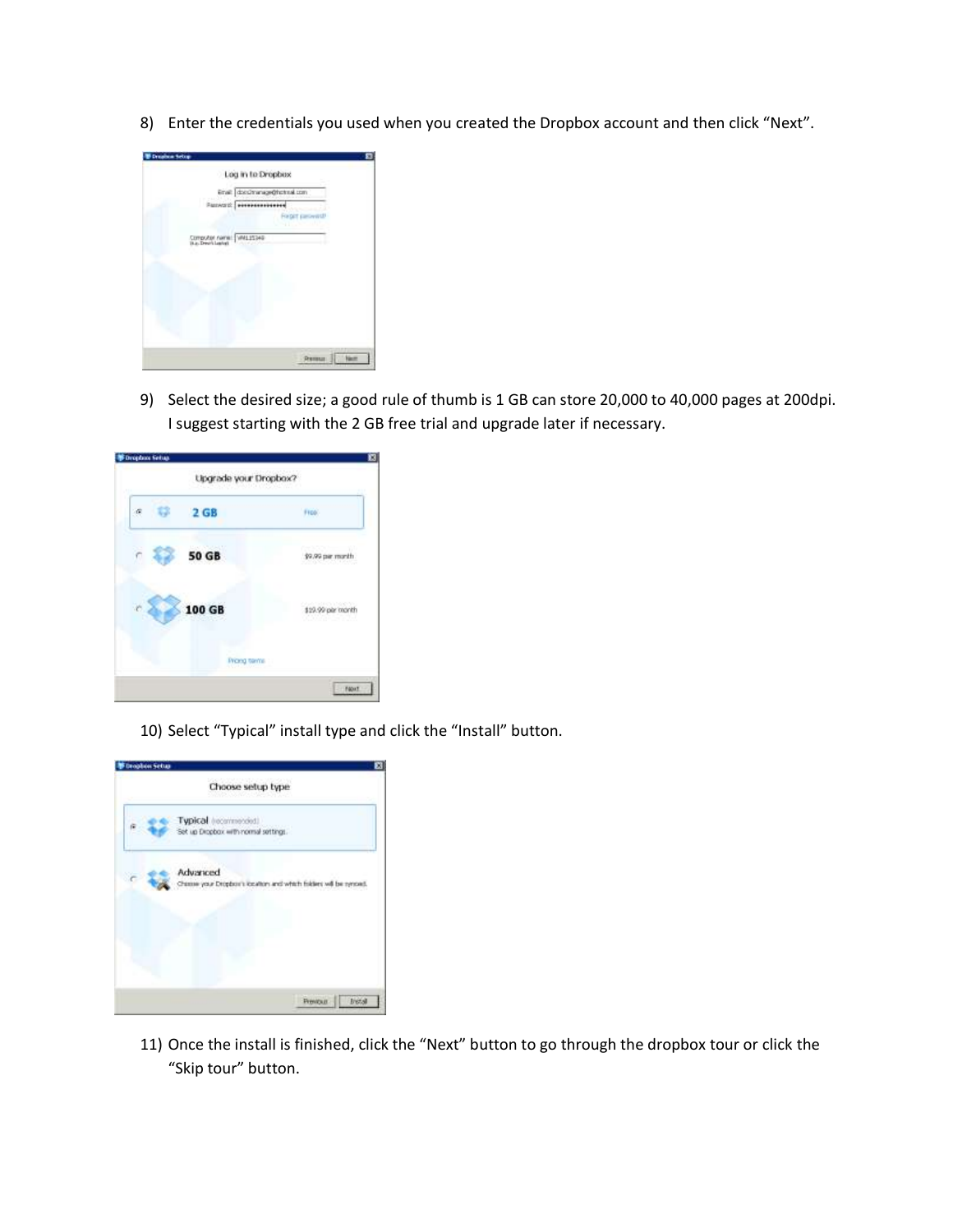| instantly be available on any of your other computers and the web. | Welcome to Dropbox, Docs!<br>Your Dropbox is a special folder on your computer. Simply drop in files and they will |
|--------------------------------------------------------------------|--------------------------------------------------------------------------------------------------------------------|
| <b>My Documents</b>                                                |                                                                                                                    |
| File Soft View Finishted Table web                                 |                                                                                                                    |
| ◎ Fan • ◎ 虚し Hero 語 Norr Ⅲ+                                        |                                                                                                                    |
| FIRE EL My Socioente                                               |                                                                                                                    |
| Doumback                                                           | .<br>Drugovi                                                                                                       |
|                                                                    |                                                                                                                    |
| My Music                                                           | <b>Hy Rictures</b>                                                                                                 |
|                                                                    |                                                                                                                    |
|                                                                    |                                                                                                                    |
|                                                                    | Previous:   Mig four<br>Faint                                                                                      |

12) Check the "Open my Dropbox folder now" and click the "Finish" button. Repeat steps 1 through 12 for other computers that will also use Dropbox. If the same Dropbox account will be used for all users, skip steps 1 through 3.



13) The dropbox install dialog will close, but Windows Explorer will open to your new Dropbox folder.

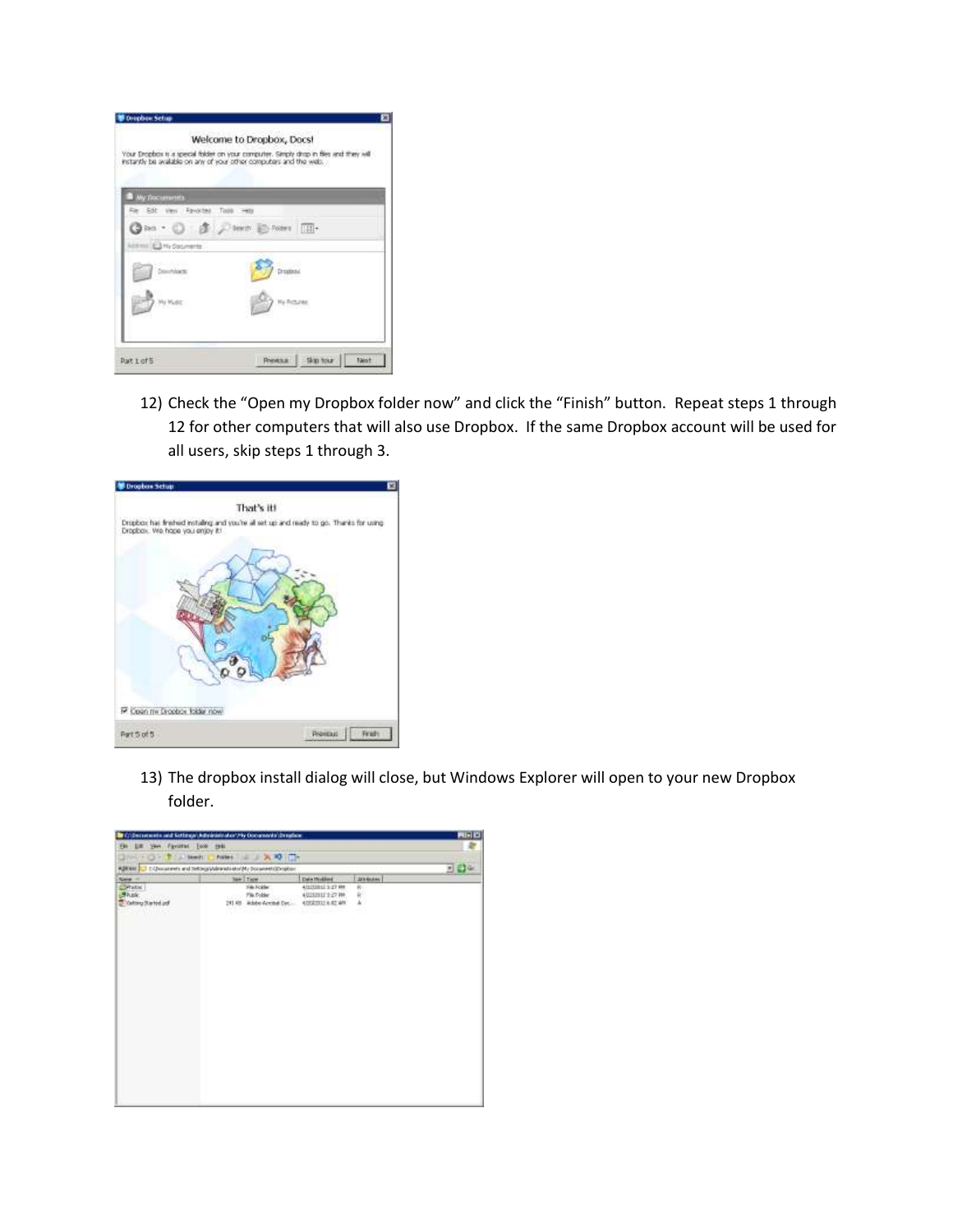- 14) Create a new folder by right-clicking the window and selecting "New" from the pop-up menu and then clicking "Folder". Name the folder "D2MDocs", but any name will suffice. Make a note of the name, as it will need to be entered into Docs2Manage later. This practice will keep the Docs2Manage documents separate from other documents in your dropbox.
- 15) Next, if you do not plan to share a single Dropbox account, then you will need to share this new folder with other dropbox users that will also use Docs2Manage through the cloud. To do this, highlight the folder you want to share for Docs2Manage, and then right-click the folder. Click "Dropbox" from the pop-up menu, and then select "Share this folder…"

|                                     | To Circumseuts and Settings', Administrator's No Decements' Drophus |                                      |             | $-00$  |
|-------------------------------------|---------------------------------------------------------------------|--------------------------------------|-------------|--------|
| The D.M. More Parcellac Library and |                                                                     |                                      |             |        |
| Little - City Till South            | Publics of the SC RD City                                           |                                      |             |        |
|                                     | Referent C.D Children and SettingstAdsmitrate (M) Document/Drophon  |                                      |             | $-10o$ |
| Name of                             | Ser Type                                                            | Day Mobiles                          | Albrication |        |
| DIMONS!<br><b>California</b>        | <b>Plie Politier</b><br><b>Plu Folder</b>                           | 412/2012 5:28 PM<br>412/2012 5:27 PM | ×           |        |
| <b>BRUK</b>                         | <b>Pile Folder</b>                                                  | 412200123:229W                       |             |        |
| The benefit points                  | 24149 Adds Archardisc                                               | 4428/2012 6:02 AP                    | ř,          |        |
| realistication                      |                                                                     |                                      | w           |        |
|                                     |                                                                     |                                      |             |        |
|                                     |                                                                     |                                      |             |        |
|                                     |                                                                     |                                      |             |        |
|                                     |                                                                     |                                      |             |        |
|                                     |                                                                     |                                      |             |        |
|                                     |                                                                     |                                      |             |        |
|                                     |                                                                     |                                      |             |        |
|                                     |                                                                     |                                      |             |        |
|                                     |                                                                     |                                      |             |        |
|                                     |                                                                     |                                      |             |        |
|                                     |                                                                     |                                      |             |        |
|                                     |                                                                     |                                      |             |        |
|                                     |                                                                     |                                      |             |        |
|                                     |                                                                     |                                      |             |        |
|                                     |                                                                     |                                      |             |        |
|                                     |                                                                     |                                      |             |        |
|                                     |                                                                     |                                      |             |        |
|                                     |                                                                     |                                      |             |        |
|                                     |                                                                     |                                      |             |        |
|                                     |                                                                     |                                      |             |        |
|                                     |                                                                     |                                      |             |        |
|                                     |                                                                     |                                      |             |        |

16) At this point your browser will open to the Dropbox website. Dropbox may require that your email address is verified before you can share a folder. If the following page appears, you must first verify the email you are using for that account. If this page appears, click the "Send email" button.

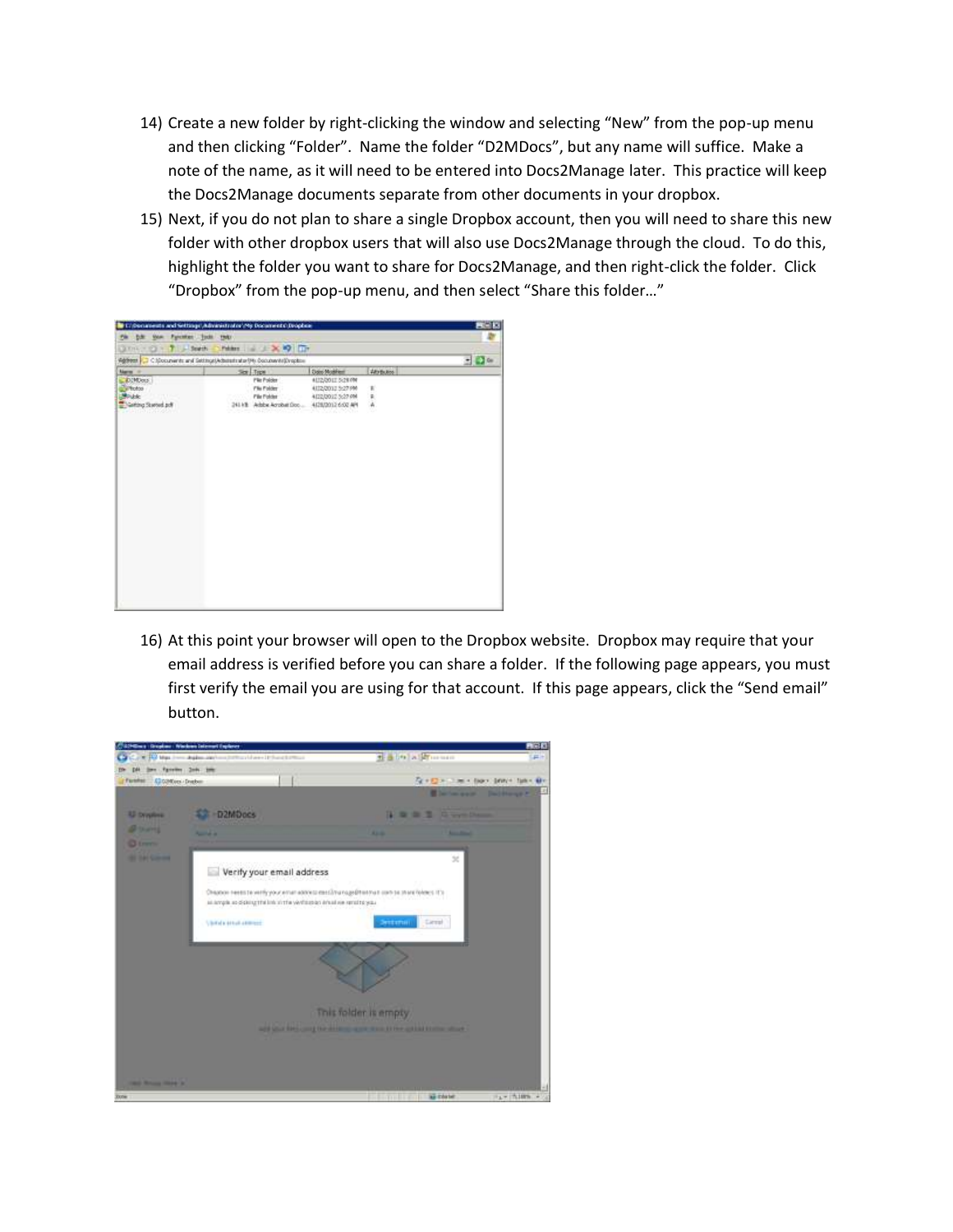17) Go into your email client or email webpage and click the verification link to "Verify your email address".



18) Next click step "5- Share a folder with friends or colleagues" to share the folder you created with the additional users that will share the same cloud storage for Docs2Manage.

| C Cat Musical Drophac Washingtown Internati Explanat                                 |                    |                                                                                                                                                                              |                            |                                           | 自己的           |
|--------------------------------------------------------------------------------------|--------------------|------------------------------------------------------------------------------------------------------------------------------------------------------------------------------|----------------------------|-------------------------------------------|---------------|
| TCP Maps (more shippen ship) or                                                      |                    |                                                                                                                                                                              | the best addressed         |                                           | $= +1$        |
| low - Panelies - John John<br>Déé                                                    |                    |                                                                                                                                                                              |                            |                                           |               |
| Fushel<br><b>Charl Meted Druster</b>                                                 |                    |                                                                                                                                                                              |                            | The Richmond County of British County and |               |
| <b>Total Bar</b><br><b>UP Dragmans</b><br><b>Faring</b><br>@ finerys:<br>Get Started | <b>Get Started</b> | You're 3 steps away from a 250MB bonus.<br>The sereo-quests between the ethnics how to get the reasons of your<br>Dealers from a but the protein and will give you a teneror |                            | 第 Gertree moon                            | Outs Manage # |
|                                                                                      |                    | 1. Take methophisman<br><b>CONTRACT</b><br>reach Original as an excellent                                                                                                    |                            | Communi                                   |               |
|                                                                                      |                    | <b>C</b> Redissayer District lines<br>4. Head Dragter at other computer you use                                                                                              |                            | Constitute 1                              |               |
|                                                                                      |                    | The than a hole with himila in cellagues<br>the transport of the track                                                                                                       |                            |                                           |               |
| Help Prices Mar in                                                                   |                    | 14 - statte same blands to just Diagbox<br>CONTRACTOR CONTRACTOR<br>3.3. In sold throutes an examination direct                                                              |                            |                                           |               |
|                                                                                      |                    |                                                                                                                                                                              | The House of the Education |                                           | Far Tilles    |

19) Click "I'd like to share an existing folder" followed by clicking the "Next" button.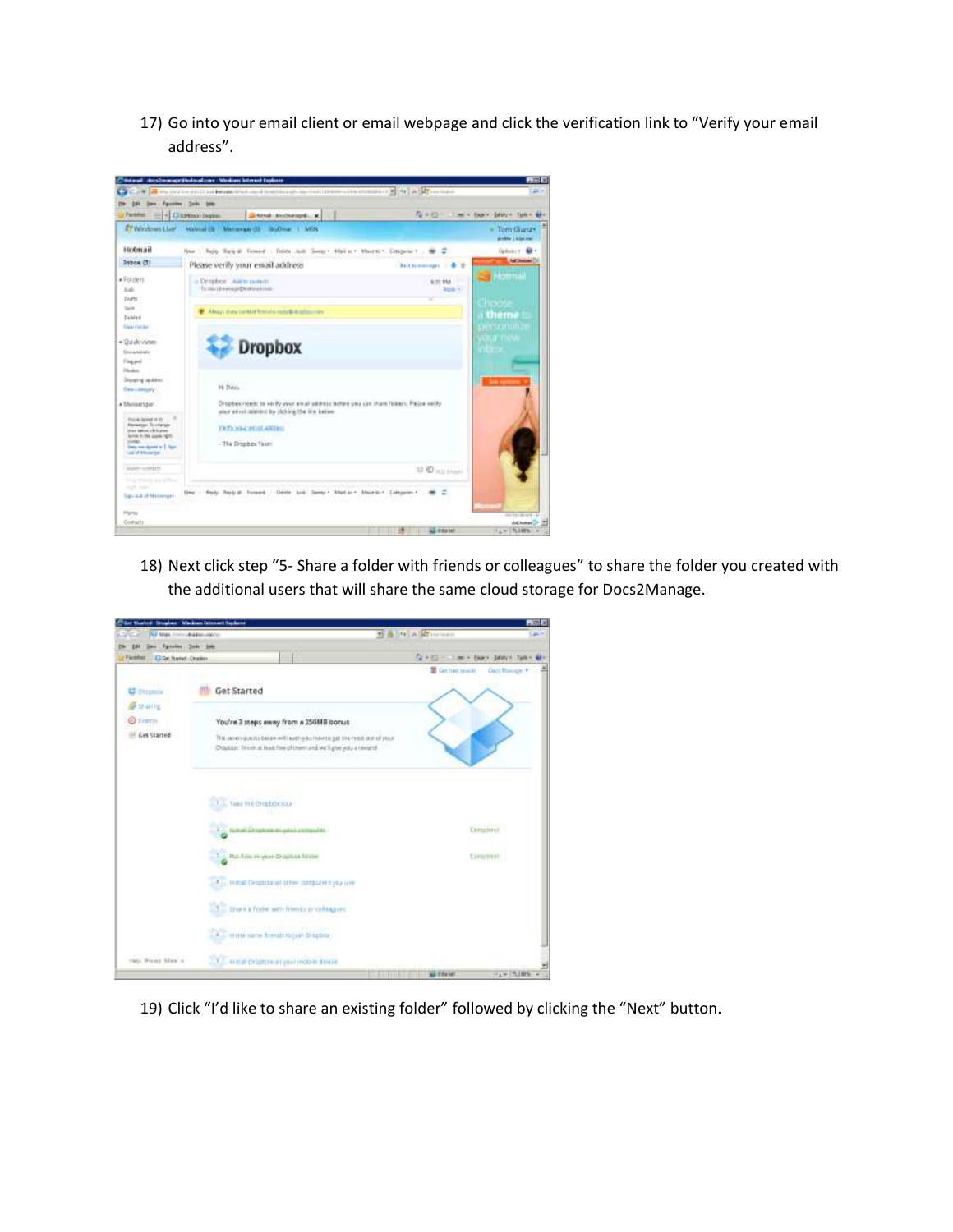

20) Click the "D2MDocs" folder to highlight your selection and click the "Next" button.



21) Enter the email addresses of other Dropbox users separated by commas, add a message to your invitation if you desire, and finally click the "Share Folder" button.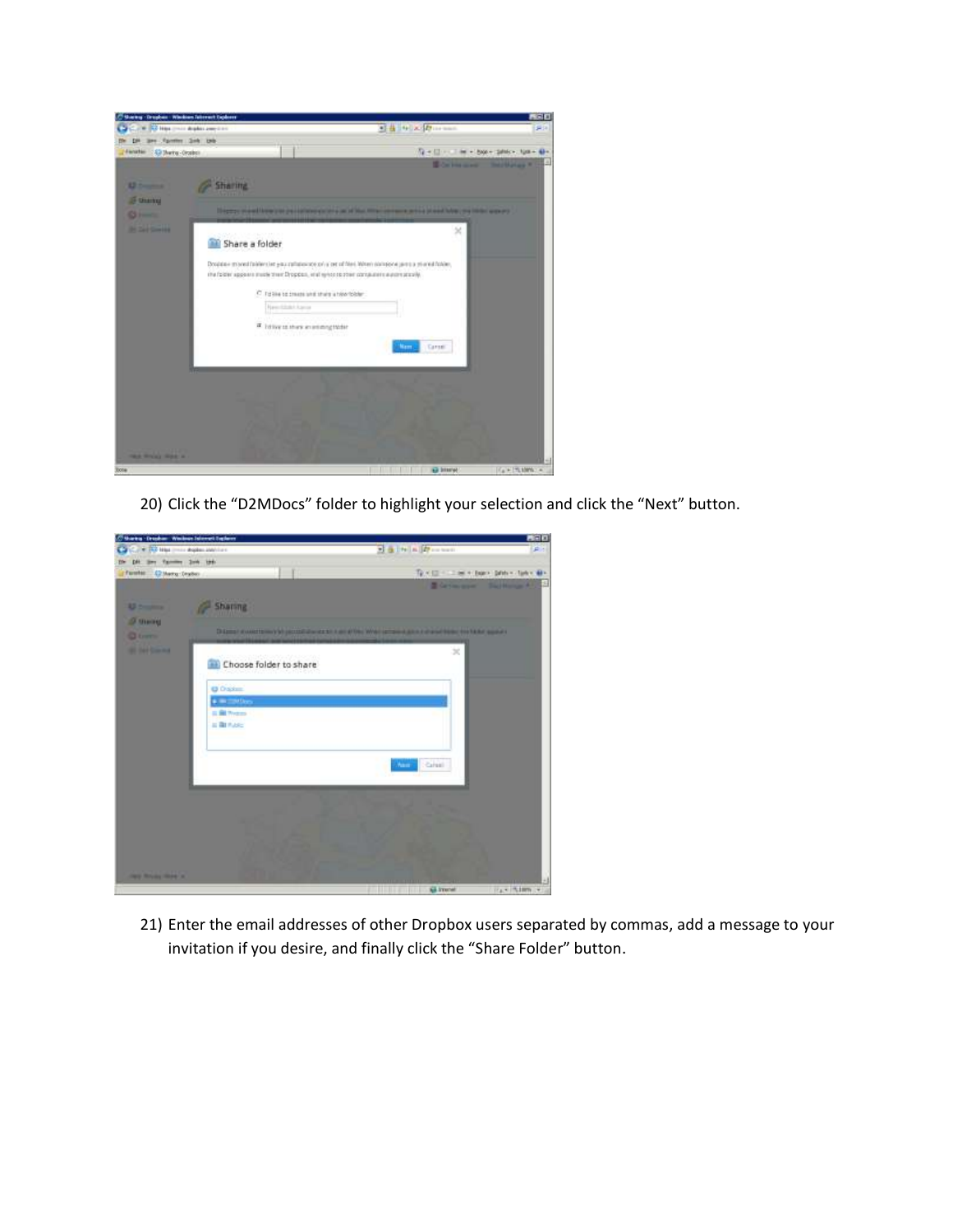

22) The recipient of the shared folder only needs to open the Dropbox share folder invitation email and click the "View D2MDocs" (invite).

|                                         | Too Monge earn to they TJMDen' arty on - Dirage (HDA)<br>$400 + 304$<br>Listinge<br>35 First<br><b>IB</b> sawting a<br>J, belefart-<br><b>Rigdy: Romated</b><br>finishe ideas by Creste<br><b>Block</b><br>Estegarde: Folklin, Mark &<br><b>CITIES</b><br>$-2$ Hell lead<br>ur Salad ><br><b>Kir Adi</b><br>Forder - Tube Actions -<br><b>Leville</b><br><b>SACK CONVERT</b> |  |
|-----------------------------------------|------------------------------------------------------------------------------------------------------------------------------------------------------------------------------------------------------------------------------------------------------------------------------------------------------------------------------------------------------------------------------|--|
|                                         | <b>Direct England</b><br>lieussa<br><b>Addition</b><br>31648<br><b>Historici</b><br>16                                                                                                                                                                                                                                                                                       |  |
| <b>Followrite</b>                       | Tex formated this excuse on 4/22/2012 5:44 FM.                                                                                                                                                                                                                                                                                                                               |  |
|                                         | No Categories (colored by Outdank 2003 liabow flag)                                                                                                                                                                                                                                                                                                                          |  |
| <b>Front</b><br>$^{46}$<br>$\epsilon$ e | Drapber: (representation cont)<br>Tent: Sun 4/22/2012 5:41 PM<br>toking@coinvantage.com                                                                                                                                                                                                                                                                                      |  |
| Susaut                                  | Dec: Manage worth to share 'D2MDocs' with you                                                                                                                                                                                                                                                                                                                                |  |
|                                         | <b>Dropbox</b>                                                                                                                                                                                                                                                                                                                                                               |  |
|                                         | Hi Tom                                                                                                                                                                                                                                                                                                                                                                       |  |
|                                         | I've invited you to a Dropbox shared folder called "D2MDocs".                                                                                                                                                                                                                                                                                                                |  |
|                                         | View D2MDors                                                                                                                                                                                                                                                                                                                                                                 |  |
|                                         | $-Dore.$                                                                                                                                                                                                                                                                                                                                                                     |  |
|                                         | We may brooker                                                                                                                                                                                                                                                                                                                                                               |  |

23) Click "Accept" invite and the folder will automatically be added to the recipient's Dropbox and if it contains files, Dropbox will start to sync the folder to match the contents of the sender.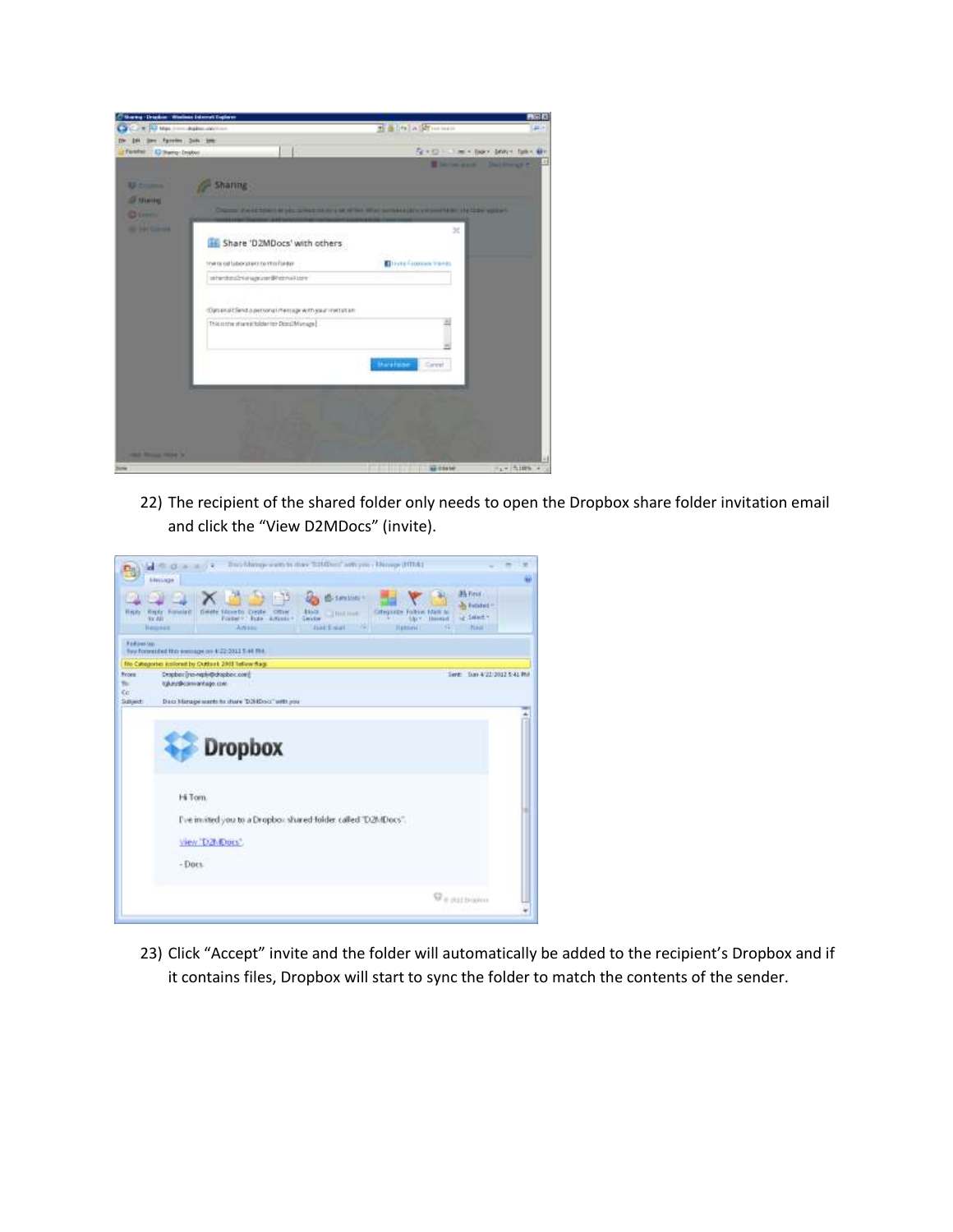

24) After clicking "Accept", a webpage will open showing the contents of the shared folder. Leave this window open for a moment to perform a test.



25) To verify the folder is syncing with Dropbox, open up your Dropbox folder from your "My Documents" folder and create or copy a file in to that directory. To create a document, rightclick the window and select "New" -> "Text Document".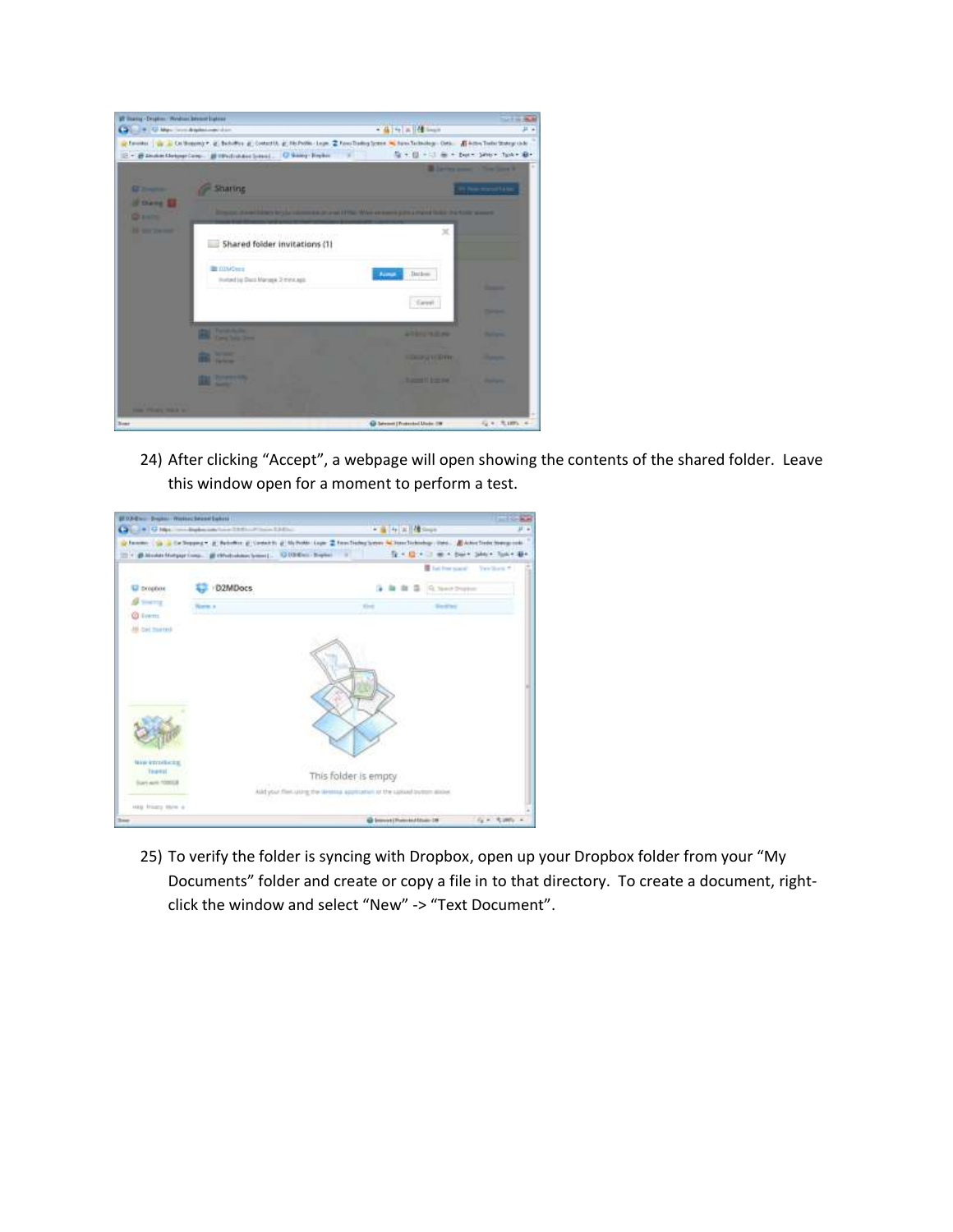

26) Go back to the browser window and click the "F5" button to refresh the page. If all is working, the document you created or copied into the directory will appear in the browser window. This document or file should also appear in other recipients "D2MDocs" folder including the original creator of the Dropbox folder. Delete the file to complete the test; this will delete the file from all subscribers in the shared folder.

|                                            | 2) = 17 May toys Anderson have \$350 and \$350 to                                                                                                      | · 备14 × 14 mpm |                                         |  |
|--------------------------------------------|--------------------------------------------------------------------------------------------------------------------------------------------------------|----------------|-----------------------------------------|--|
| 1203 Eur-Trader                            | is facetain the an On Seppent of Seductor of Center in at the funts cleare 2 from Tushing Seven Se tone Schedule at Ontario all Area Schedule products |                | B. Hill Hill as a box box box box Br    |  |
|                                            |                                                                                                                                                        |                | <b>Billetter</b> coast<br>Torri Gland 9 |  |
| <b>U</b> Drapitor                          | D2MDocs                                                                                                                                                |                | G. SeathDrapher                         |  |
| Gilberta                                   | hada e                                                                                                                                                 | <b>STAR</b>    | <b><i>ARCHITECTS</i></b>                |  |
| <b>OF EYEN EL</b><br><b>HE CAY TERMINE</b> | New Text Document but                                                                                                                                  | Abbahwer (un)  | 18 MARINER COLLA                        |  |
|                                            |                                                                                                                                                        |                |                                         |  |
| New Intramering<br><b>Teams</b>            |                                                                                                                                                        |                |                                         |  |
| Taxn am 190020<br>real Phone More in       |                                                                                                                                                        |                |                                         |  |

27) Your cloud storage via Dropbox should be ready to use for Docs2Manage.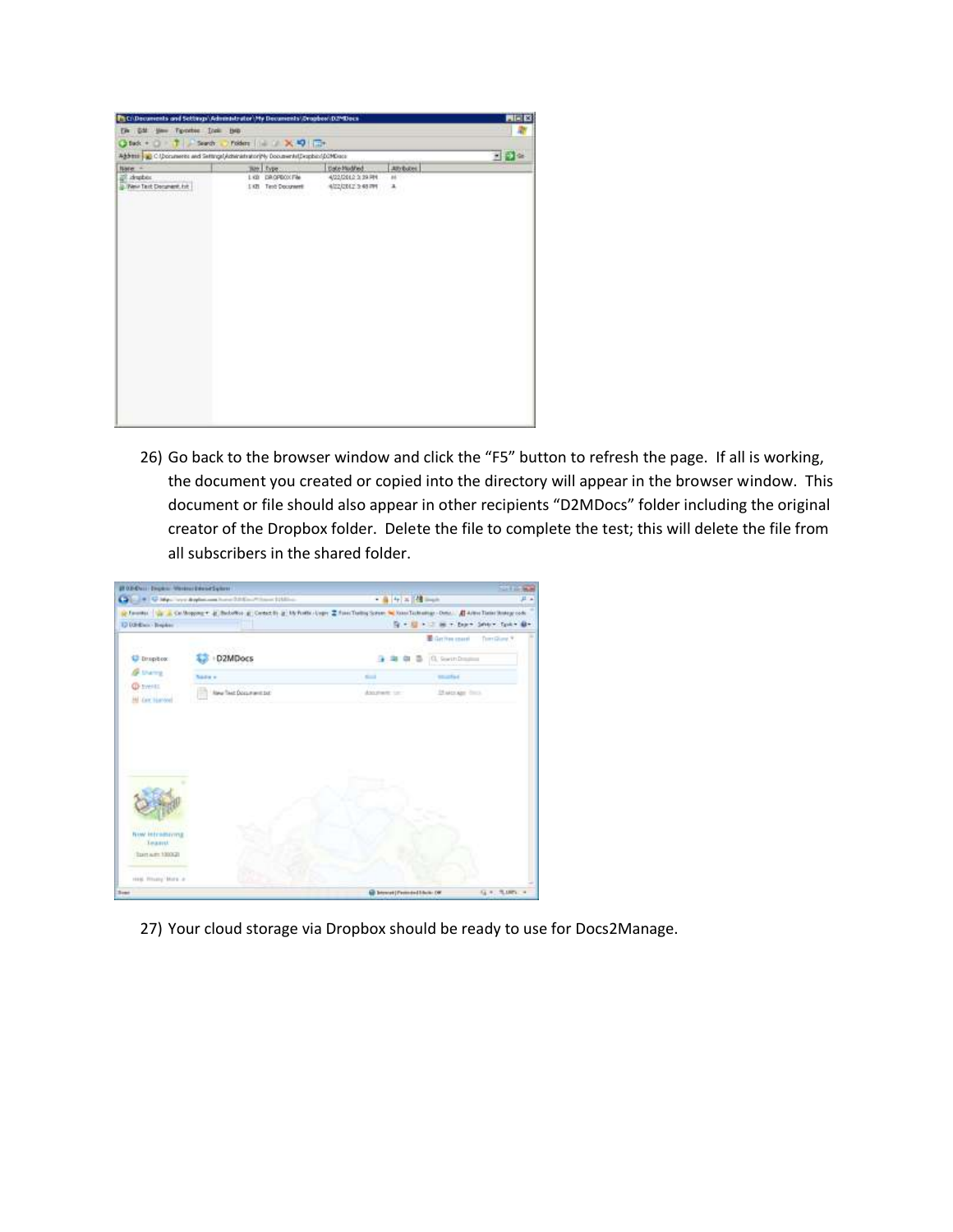### **Configuring Docs2Manage to use Cloud Services**

- 1) First you must establish a connection to your Windows Azure SQL database; the following process will have to be repeated on every Docs2Manage client machine. To do this open the "Configure Docs2Manage" under the "Docs2Manage" program group.
- 2) Click the triple-dots that follow the "ADO Connection String" field.

| Connection Settings                                                                                                         |                                                                                                                 |                                                                                                                           |                          |   |
|-----------------------------------------------------------------------------------------------------------------------------|-----------------------------------------------------------------------------------------------------------------|---------------------------------------------------------------------------------------------------------------------------|--------------------------|---|
| Connection Number / Name 71                                                                                                 | ٠<br><b>Penau Conwriter</b>                                                                                     |                                                                                                                           |                          |   |
| ADO Connection String                                                                                                       | Porsibert-GLOUEDER 1-Patroniet                                                                                  | Penalt Sacratic nil                                                                                                       | Tast Connection          |   |
|                                                                                                                             |                                                                                                                 | 57 U.S. Document Explore for this clotable e connection (Learn professive) for traditional type databased                 |                          |   |
| (Peg Dualis Lens)                                                                                                           | <b>Wed Score</b>                                                                                                | Highest Chairby                                                                                                           | <b>Curere Value, Tro</b> |   |
| Convenience Optera                                                                                                          |                                                                                                                 |                                                                                                                           |                          |   |
| Sharehap TalakAhe Sceneg                                                                                                    | P Include licens on page ged and in item in H best<br>Document Folder intornation; professor on choose and got! | IT Modate document does to the state vitian importing their<br>Show Dates Folder Faith in Grid Lister perhamancal         |                          |   |
|                                                                                                                             |                                                                                                                 | Sine File Zipped in Traprel File Format becommended                                                                       |                          | ٠ |
| How to add normage type Mer is the EZM radiation                                                                            |                                                                                                                 |                                                                                                                           |                          |   |
|                                                                                                                             |                                                                                                                 |                                                                                                                           |                          |   |
| <b>Banjaney Discharg Long Dyenesis</b>                                                                                      |                                                                                                                 | <b>Cannet Pro Edito</b>                                                                                                   |                          |   |
|                                                                                                                             | щ                                                                                                               |                                                                                                                           |                          | 迥 |
| Other Dvesicher*<br>Lower Lowis, if a sense the all same connectived to network.)<br><b>KIONIK WAS DIE AUGUSTE DER WIND</b> |                                                                                                                 | Leave black forces detail Wedner withof<br>Dash of History - Detauf Filter<br>Brannot on Date of Grecuwant - Start Date L | 3000                     |   |

3) Click "OK", which is reminding you to save your database password, so you will not have to enter the password every time you enter Docs2Manage.

| Слования Российского                                                                                                                                                                                                                                                     |  |
|--------------------------------------------------------------------------------------------------------------------------------------------------------------------------------------------------------------------------------------------------------------------------|--|
| Please choose the proper server type / distribute and check "Althur password service" unders you desire to have a password disting appear in D2M book.<br>in the second company of the second second company of the second second company of the second second second se |  |
|                                                                                                                                                                                                                                                                          |  |
|                                                                                                                                                                                                                                                                          |  |

4) The "Data Link Properties" dialog will appear. If the "Provider" tab is not selected, click the "Provider" tab, select the "Microsoft OLE DB Provider for SQL Server" (I found this provider to work the best, but you may want to test the connectivity and performance of other SQL Providers like "SQL Native Client"). Finally click the "Next" button.

| Select the data you want to connect to:                                                                                                                                                                                                                                                                                                                                                                                                                                                     |  |
|---------------------------------------------------------------------------------------------------------------------------------------------------------------------------------------------------------------------------------------------------------------------------------------------------------------------------------------------------------------------------------------------------------------------------------------------------------------------------------------------|--|
| <b>OLE DB Providerial</b>                                                                                                                                                                                                                                                                                                                                                                                                                                                                   |  |
| Microsoft Jet 4.0 OLE OB Provider<br>Microsoft Office 12.6 Access Database Engine OLE DB Pro-<br>Microsoft DLE DB Provider for Analysis Services 3.0<br>Microsoft OLE DB Provider For Data Mining Services<br>Microsoft OLE DB Provider for DTS Packages<br>Microsoft DLE DB Provider for Indexing Service<br>Microsoft OLE DB Provider for GDBC Drivetz<br>Microsoft DLE DB Provider for DLAP Services 9.0<br>Microsoft DLE DB Provider for Dracle<br>Microsoft DLE DB Provider for Search |  |
| Microsoft OLE DB Simple Provider                                                                                                                                                                                                                                                                                                                                                                                                                                                            |  |
| <b>MSD ataShape</b><br>OLE DB Provider for Microsoft Directory Services<br><b>Drack</b> Provider for DLE DB<br>50L Native Dient                                                                                                                                                                                                                                                                                                                                                             |  |
| m                                                                                                                                                                                                                                                                                                                                                                                                                                                                                           |  |
|                                                                                                                                                                                                                                                                                                                                                                                                                                                                                             |  |
| Newt 53                                                                                                                                                                                                                                                                                                                                                                                                                                                                                     |  |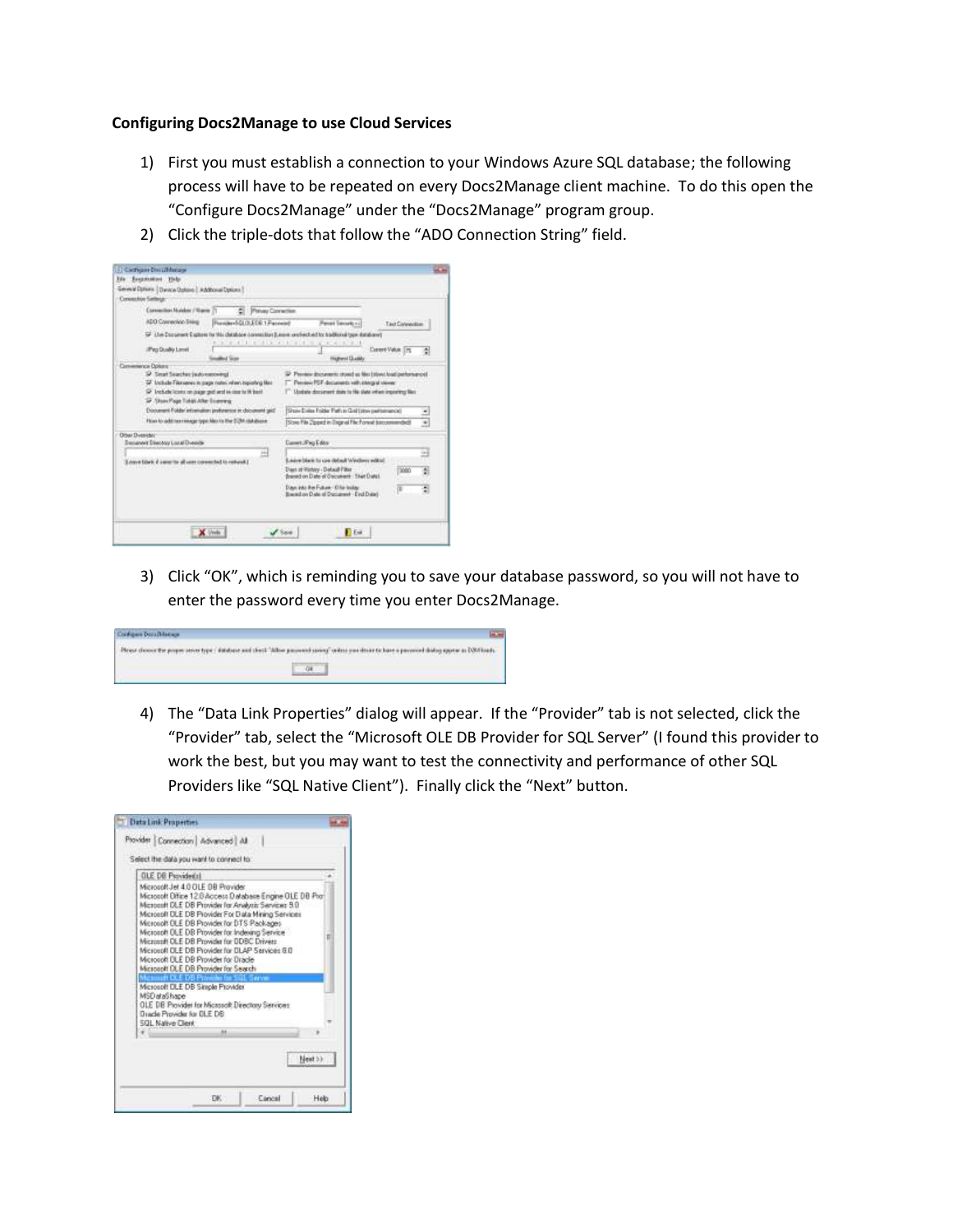- 5) Enter or Copy-and-Paste the "Fully Qualified Server Name" you noted before when you set-up your Windows Azure SQL Database into the "1. Select or enter a server name" field.
- 6) Under section "2" click the radio-button to "Use a specific name and password". Enter the "User name" and "Password" you specified when you were setting up your Windows Azure SQL Database. Also, check the "Allow saving password" check-box if you would like to open Docs2Manage without requiring to enter a password every time.

| <b>Data Link Properties</b>                                                               |
|-------------------------------------------------------------------------------------------|
| Provider Connection Advanced All                                                          |
| Specify the following to connect to SQL Server data:<br>1. Select or enter a server neme: |
| $\bullet$ Behesh<br>9174 menor database rendows net                                       |
| 2. Enter information to log on to the server.<br>Use Windows NT Integrated security       |
| <sup>(4)</sup> Lise a specific user name and password.                                    |
| User name                                                                                 |
| AMAAAHAAHAAHA<br>Password                                                                 |
| Blank password V Allow saving password                                                    |
| 3. If Select the gatabase on the server.                                                  |
| D2M                                                                                       |
| Attach a database file as a database name:                                                |
| D266                                                                                      |
| Ling F= Benene                                                                            |
|                                                                                           |
|                                                                                           |
| Test Connection                                                                           |
|                                                                                           |
| аĸ<br>Cancel<br>Help                                                                      |
|                                                                                           |

7) Finally, to test the credentials you entered, click the "Test Connection" button. If everything is correct, you will receive the follow message:



- 8) Now you are ready to open the "Docs2Manage" main program either by the icon on your desktop or under the "Docs2Manage" program group. The program should open without error, but if you are the first user to open Docs2Manage, the program will ask a couple questions concerning setting up security, click "Yes" to all the dialogs that appear. Please read the "Docs2Manage User's Guide for more information about setting up security groups and users.
- 9) The "Docs2Manage Wizard" will appear; do not change the database connection, since you need to configure your settings in the default database.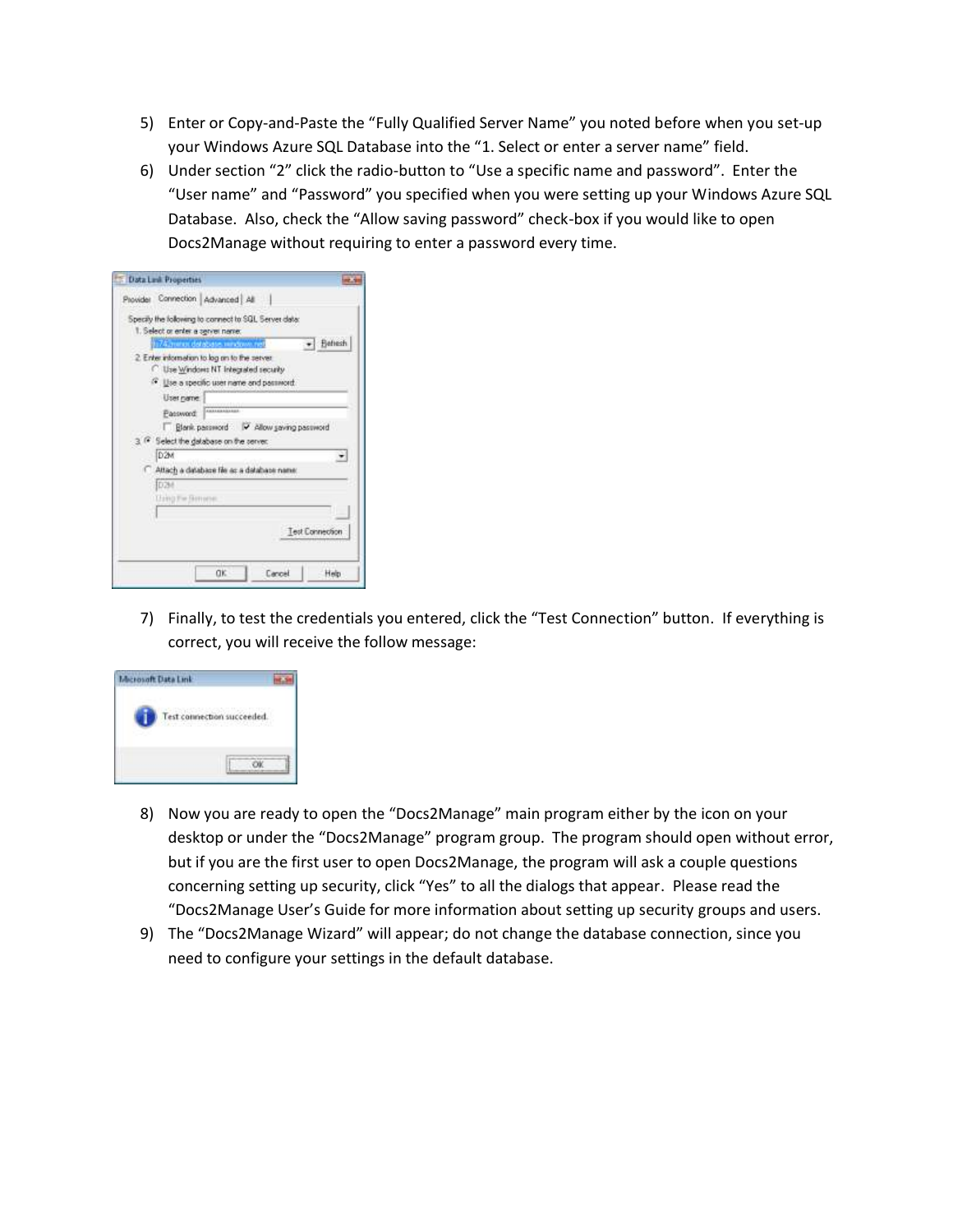| J. SABHAR & B.S.R<br>Folder<br><b>K &amp; New Forley</b> | Date of            | Documents #10(GatEdk Toggle - IFT1) Edit His Fami - IFT2) Edit Pages | <b>TTERS</b> | Nats - |
|----------------------------------------------------------|--------------------|----------------------------------------------------------------------|--------------|--------|
|                                                          | Bacaner<br>1200072 | Taha<br>Maw Felder-+Tech                                             | Ind          | Datur  |
|                                                          |                    |                                                                      |              |        |
|                                                          |                    |                                                                      |              |        |
|                                                          |                    |                                                                      |              |        |
|                                                          |                    |                                                                      |              |        |
|                                                          |                    |                                                                      |              |        |
|                                                          |                    |                                                                      |              |        |
|                                                          |                    |                                                                      |              |        |
|                                                          |                    |                                                                      |              |        |
|                                                          |                    |                                                                      |              |        |

10) Now you are ready to configure Docs2Manage to use Dropbox; this process only needs to be done once as this setting is shared to all users through the database. Click "Groups, Document Storage, and Users" under the "Security" menu. The following dialog will appear:

|                      | Security Groups and Document Storage   AB Users |                      | <b>HAY</b> |                                  |                   |
|----------------------|-------------------------------------------------|----------------------|------------|----------------------------------|-------------------|
| $\sim$<br>New Group: | <b>Ja</b><br>Delete Group                       | E&<br><b>Histole</b> | and the    | im)<br>View Toggle               |                   |
| Group Name           | <b>Divnin</b>                                   |                      |            | Han Web Accent Congression Level | Corputt Whin      |
| Default Groop        | loeir                                           |                      | W          | Norial Congression               | Fleckers than 1Mt |
|                      |                                                 |                      |            |                                  |                   |
|                      |                                                 |                      |            |                                  |                   |
|                      |                                                 |                      |            |                                  |                   |
|                      |                                                 |                      |            |                                  |                   |
|                      |                                                 |                      |            |                                  |                   |
|                      |                                                 |                      |            |                                  |                   |
|                      |                                                 |                      |            |                                  |                   |
|                      |                                                 |                      |            |                                  |                   |
|                      |                                                 |                      |            |                                  |                   |
|                      |                                                 |                      |            |                                  | ᇑ                 |
|                      |                                                 |                      |            |                                  |                   |
|                      |                                                 |                      |            |                                  |                   |
|                      |                                                 |                      |            |                                  |                   |
| 大仙                   |                                                 |                      |            |                                  |                   |

- 11) Click the "View Toggle" on the main toolbar of the dialog.
- 12) Under the "Document Access for Docs2Manage Users" section, change the "Storage Type" to be "Stored in Dropbox Cloud Storage".
- 13) Finally enter the name of the storage directory you shared from Dropbox ("D2MDocs" was used in the example in this document). Finally, click the "Update" button on the main toolbar and click the "Close" button to exit the dialog.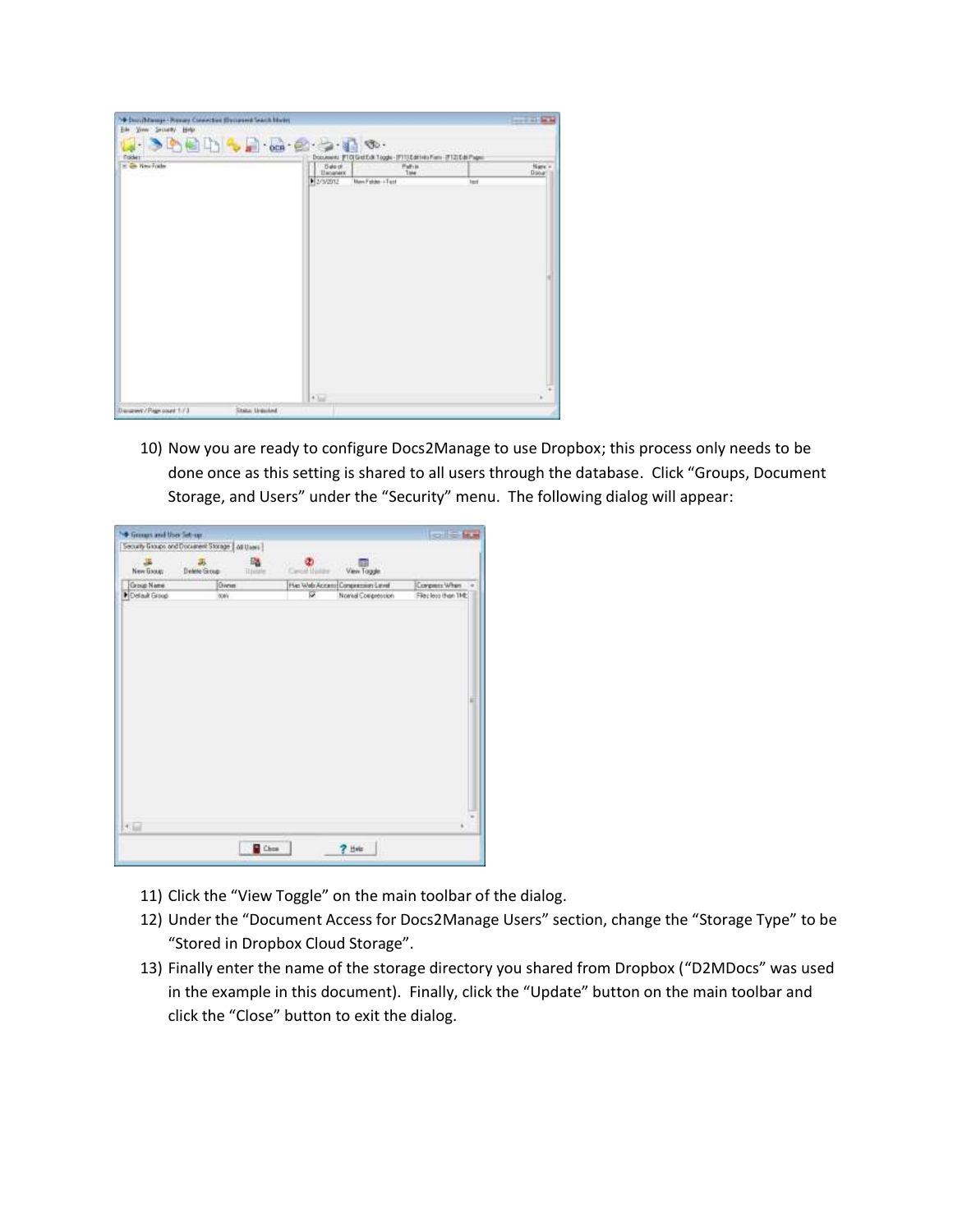|              | Security Groups and Document Starage   All Livera                          |                         |                                              |                        |                                                                            |
|--------------|----------------------------------------------------------------------------|-------------------------|----------------------------------------------|------------------------|----------------------------------------------------------------------------|
| New Group:   | Defete Brough                                                              | India                   | Cannott System                               | View Toggle            |                                                                            |
| Sened        |                                                                            |                         |                                              |                        |                                                                            |
|              |                                                                            | Group Name Dataut Scoup |                                              |                        |                                                                            |
|              |                                                                            | Divinet Nate            |                                              |                        |                                                                            |
|              |                                                                            |                         |                                              |                        | V Has Web Access (For Docs/In/eb when User Specific Security in Not used). |
|              | Compression / When Noanal Compression                                      |                         |                                              | - Files less than 1945 |                                                                            |
|              | Detaut Filer-Days of History / Future                                      |                         | 3 O.L                                        |                        | :1 [ Enter "0" for today / Enter "1" to use default)                       |
|              | Dacument Access for Dacs Manage Users                                      |                         |                                              |                        |                                                                            |
|              | <b><u>Stonage Тури</u></b>                                                 |                         | Stored in Dropbox Cloud Storage              | ۰                      |                                                                            |
|              | Stauge Server / Palh                                                       |                         |                                              | <b>COMDISCE</b>        |                                                                            |
|              | Liser Name / Password                                                      |                         |                                              |                        |                                                                            |
|              | Sarver Timeout                                                             |                         |                                              | (In seconds)           |                                                                            |
|              |                                                                            |                         |                                              |                        |                                                                            |
|              | Decument Access for Docs Zwieb Sarver                                      |                         |                                              |                        |                                                                            |
|              | Stoage Tape                                                                |                         | Same as Doct2Manage Users                    | ٠                      |                                                                            |
|              | Skeape Server / Path                                                       |                         |                                              |                        |                                                                            |
|              | User Nave / Painword                                                       |                         |                                              |                        |                                                                            |
|              |                                                                            |                         |                                              |                        |                                                                            |
| <b>COLOR</b> | Server Timecut                                                             |                         |                                              | lla secondo            |                                                                            |
| Other        |                                                                            |                         |                                              |                        |                                                                            |
|              |                                                                            |                         | Last Update / ID   May (2), 2012 12:56:00 AM |                        | ۴                                                                          |
|              | NOTE: Click the "View Toggle" bulken in nextgale through records in a gret |                         |                                              |                        |                                                                            |
|              |                                                                            |                         |                                              |                        |                                                                            |

14) Docs2Manage is now set up to use both a cloud database and storage. Import or scan a test document to test your cloud storage Dropbox connection.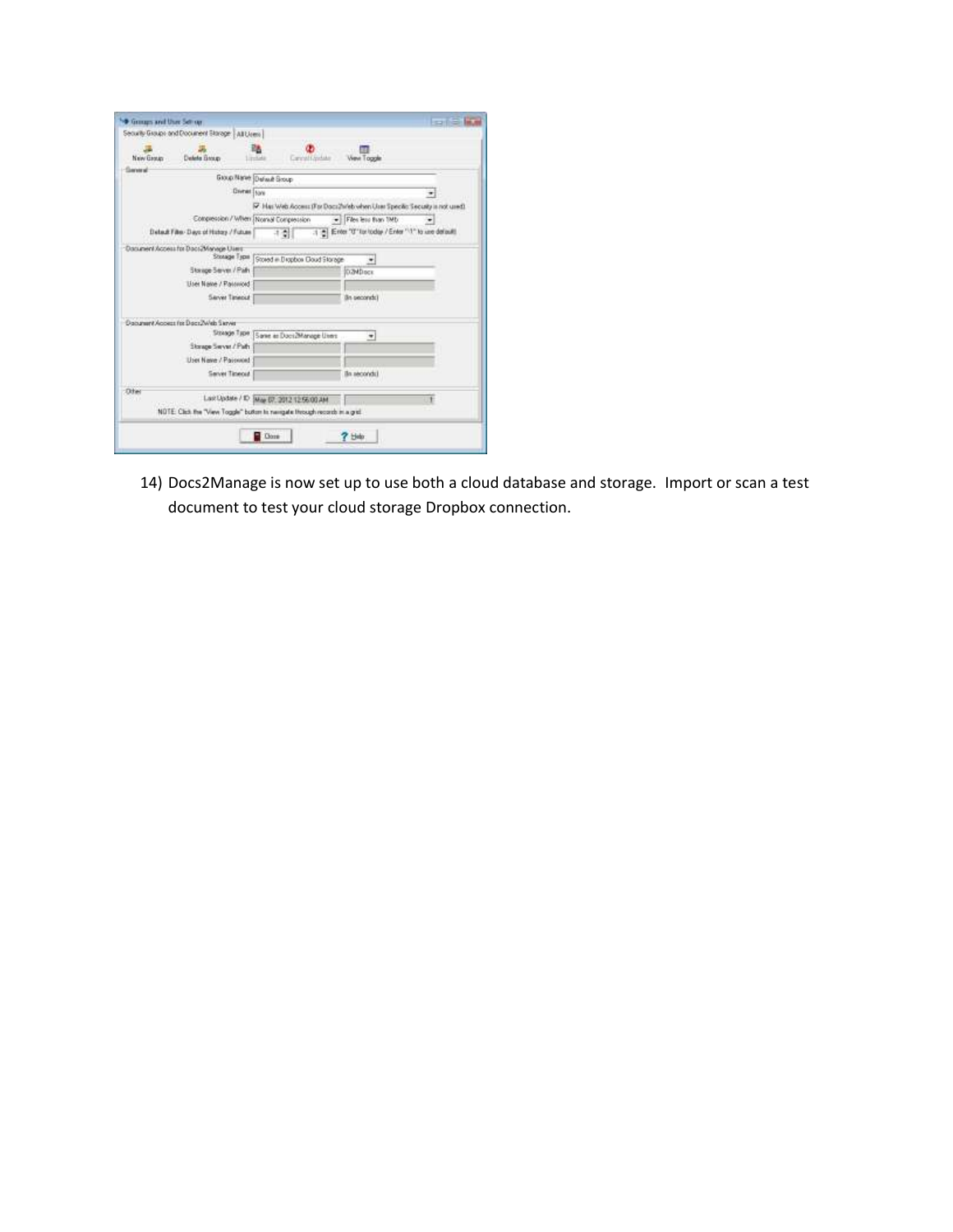## **Alternate Cloud Configuration Concepts**

Docs2Manage is flexible, so the possibilities are endless. First it should be mentioned that you do not have to use cloud services at all. If you prefer hosting the database and storage on your own network, that is still supported as it has been since Docs2Manage was first created. If you prefer to use a cloud service for just one of the services required, that is possible too. For example, if you are comfortable with running Microsoft SQL Server or Oracle on your own network, but prefer cloud storage, Dropbox can still be used by itself. Likewise, if you are comfortable storing documents on your local network, but don't want to maintain a database server locally, you can use the Windows Azure SQL Database cloud service for your database needs.

Besides the Windows Azure SQL Database cloud service, there are other database services available that allow the use of Oracle or MySQL through cloud services. Most notable is Amazon's Web (Cloud) Services available at [aws.amazon.com.](http://aws.amazon.com/) Keep in mind, these solutions have not been tested, but if they are the same type of database as used on a local network, there should be no problem, as long as they support TCP/IP database connections through the Internet. There are also other vendors that may make Microsoft SQL Server available through the Internet. Also, both Windows Azure and Amazon Web Services support storage clouds, so if you prefer, you can use one of them as your cloud storage provider. If you do use one of those vendors for storage, you will need to use a third-party application to sync cloud storage with a local computer directory (as the Dropbox application does for the Dropbox cloud).

If your storage cloud becomes very large where it is not practical to sync with every computer that uses Docs2Manage with the cloud, it may be better to install Dropbox on a server on the network and create a network share on the Dropbox directory on that server, which by setting up a network share becomes available to your client computers. This makes more sense if your Docs2Manage installation is several clients per local area network, but has more than one location or branch (several distinct local area networks). In this scenario, Docs2Manage would actually be configured to use a file share to connect to the network share, rather than Dropbox even though Dropbox is being used to sync the data from the network server(s) to the Dropbox cloud.